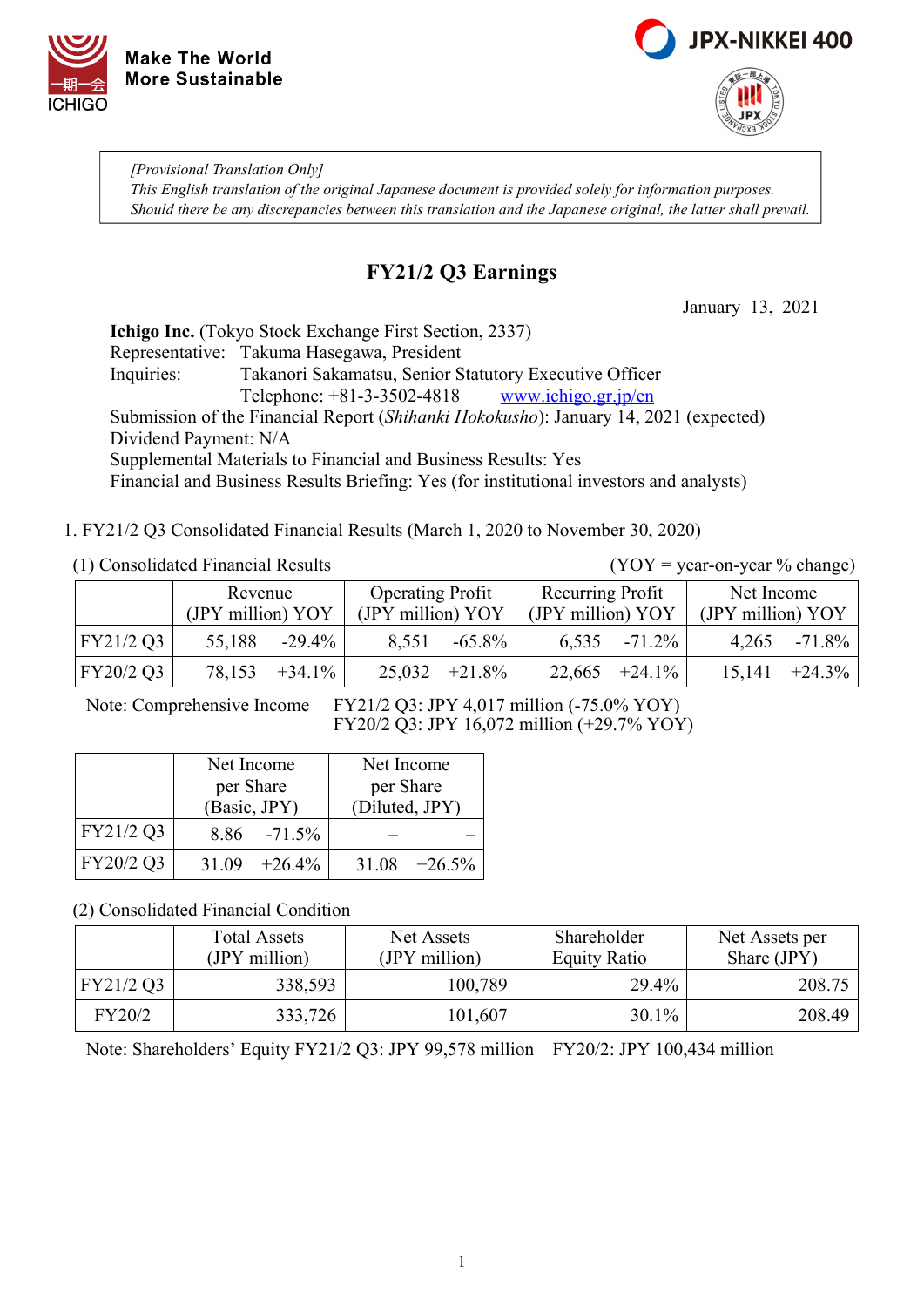### (3) Consolidated Cash Flows

|           | Cash Flows from<br>Operations<br>(JPY million) | Cash Flows from<br>Investments<br>(JPY million) | Cash Flows from<br>Financing<br>(JPY million) | Cash and Cash<br>Equivalents<br>at Period-End<br>(JPY million) |
|-----------|------------------------------------------------|-------------------------------------------------|-----------------------------------------------|----------------------------------------------------------------|
| FY21/2 Q3 | 21,239                                         | $-15,075$                                       | 3,063                                         | 49,815                                                         |
| FY20/2 Q3 | 10,970                                         | $-9,015$                                        | 8,598                                         | 40,213                                                         |

Note: Economic Operating Cash Flow (Cash Flows from Operations excluding net change in Real Estate and Power Plants for Sale)

FY21/2 Q3: JPY 7,695 million FY20/2 Q3: JPY 20,979 million

### 2. Dividends

|            |         |                                       | Dividend per Share (JPY) |       | Total         |              | Dividend on |
|------------|---------|---------------------------------------|--------------------------|-------|---------------|--------------|-------------|
|            | First   |                                       | Second   Third   Fourth  | Total | Dividend      | Payout Ratio | Equity      |
|            |         | Quarter   Quarter   Quarter   Quarter |                          |       | (JPY million) |              | (DOE)       |
| FY20/2     | —<br>—— | $\overline{\phantom{0}}$              |                          |       | 3,372         | 41.5%        | $3.4\%$     |
| FY21/2     |         |                                       |                          | ┍     |               | 67.2%        |             |
| (Forecast) |         |                                       |                          |       |               |              |             |

3. FY21/2 Full-Year Consolidated Earnings Forecast (March 1, 2020 to February 28, 2021)

 $(YOY = year-on-year \% change)$ 

|        | <b>Operating Profit</b> |           | Recurring Profit  |           | Net Income        |           | Net Income per  |           |
|--------|-------------------------|-----------|-------------------|-----------|-------------------|-----------|-----------------|-----------|
|        | (JPY million) YOY       |           | (JPY million) YOY |           | (JPY million) YOY |           | Share (JPY) YOY |           |
| FY21/2 | 9,500                   | $-65.7\%$ | 6,800             | $-72.1\%$ | 5,000             | $-39.0\%$ | 10.41           | $-38.3\%$ |

Note: Ichigo revised its FY21/2 earnings today. For details, please refer to "FY21/2 Full-Year Earnings Forecast Revision" on page 4.

### 4. Other

- (1) Changes in significant consolidated subsidiaries (material changes in scope of consolidation): None
- (2) Changes in accounting standards/principles, changes in accounting estimates, and revisions to previous financial statements

| (i) Changes in accounting standards/principles:             | None |
|-------------------------------------------------------------|------|
| (ii) Changes in accounting principles other than the above: | None |
| (iii) Changes in accounting estimates:                      | None |
| (iv) Revisions of previous financial statements:            | None |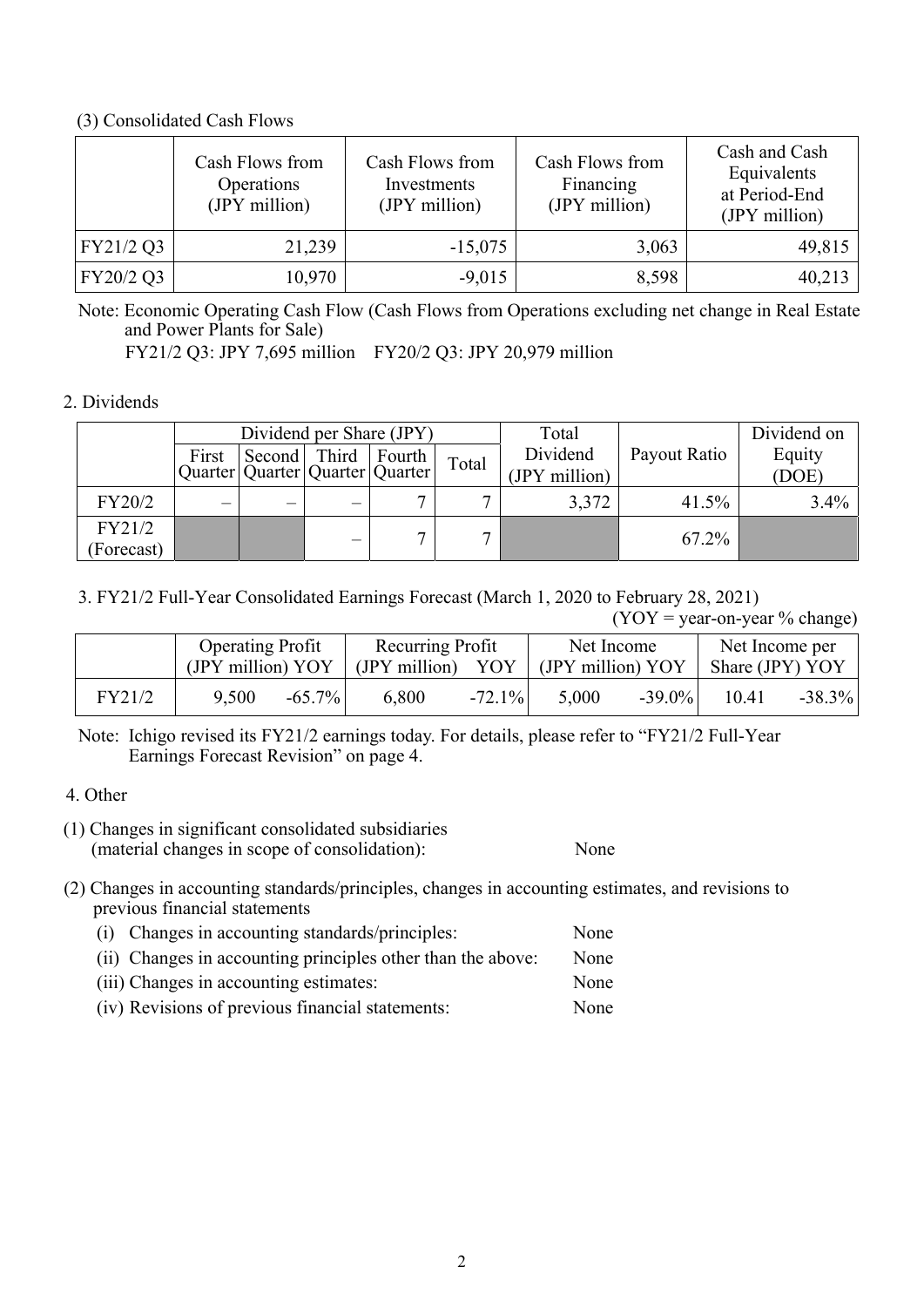(3) Number of outstanding common shares

(i) Number of outstanding shares (including treasury shares) at period-end

| FY21/2 Q3: | 505,371,918                                                                              |
|------------|------------------------------------------------------------------------------------------|
| $FY20/2$ : | 505,368,918                                                                              |
|            | (ii) Number of treasury shares at period-end                                             |
| FY21/2 Q3: | 28,349,900                                                                               |
| $FY20/2$ : | 23,637,400                                                                               |
|            | (iii) Average number of outstanding shares (excluding treasury shares) during the period |
|            |                                                                                          |

| FY21/2 Q3: | 481,295,872 |
|------------|-------------|
| FY20/2 Q3: | 487,034,981 |

### Segment Information

Asset Management (AM) generates fee income via the management of Ichigo Office (8975), Ichigo Hotel (3463), Ichigo Green (9282), and private real estate funds.

Sustainable Real Estate (SRE) preserves and improves real estate. Ichigo receives rental income during the period in which it carries out its value-add, along with earning gains on sales that reflect the real estate's higher value after the value-add is complete.

Note: The Sustainable Real Estate segment was formerly called Value-Add. In keeping with its Ichigo 2030 vision, Ichigo changed the segment name to Sustainable Real Estate in 2019 in order to put full focus on Ichigo's commitment to preserving and improving real estate as a sustainable infrastructure company.

Clean Energy (CE) is utility-scale solar and wind power production that supplies clean energy and brings productive use to idle land.

### Note on Appropriate Use of Forecasts

Forward-looking statements contained in these materials are based on judgments regarding information that was available to Ichigo as of the announcement date. However, these statements involve risk and uncertainties, and actual earnings may differ significantly from the indicated forecasts.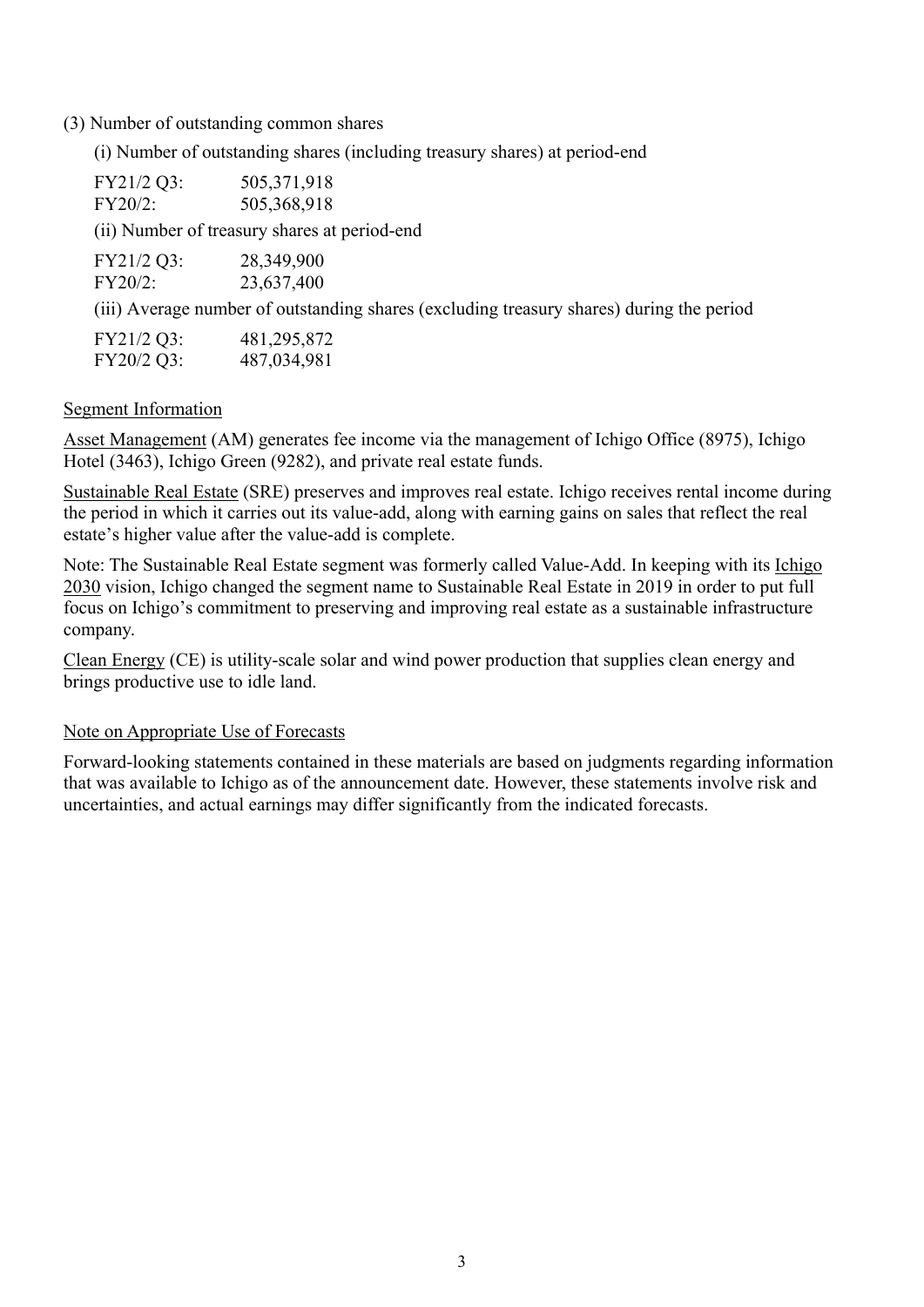### 5. FY21/2 Full-Year Earnings Forecast Revision

With Covid cases rapidly growing again in Japan and across the globe, Ichigo is revising its earnings forecast to reflect continuing significant Covid impacts on transaction activity in the Japanese real estate market (other than residential assets, which remain active), with a re-emergence in transaction volumes now expected from next fiscal year onward.

Ichigo is maintaining its robust financial position and cash flow generation to respond to the volatile operating environment, while continuing to evolve its business model to grow long-term value for Ichigo shareholders and all stakeholders.

(JPY million)

|                             | <b>Operating Profit</b> |          | Recurring Profit                |          | Net Income |                         | Net Income per<br>Share<br>(IPY) |          |
|-----------------------------|-------------------------|----------|---------------------------------|----------|------------|-------------------------|----------------------------------|----------|
|                             |                         |          | Minimum Maximum Minimum Maximum |          |            | Minimum Maximum Minimum |                                  | Maximum  |
| Previous Forecast (A)       | 7,400                   | 12,900   | 5,000                           | 10,400   | 3,500      | 8,000                   | 7.26                             | 16.60    |
| Revised Forecast (B)        | 9,500                   |          | 6,800                           |          | 5,000      |                         | 10.41                            |          |
| Change $(B) - (A)$          | $+2,100$                | $-3,400$ | $+1,800$                        | $-3,600$ | $+1,500$   | $-3,000$                | $+3.15$                          | $-6.19$  |
| % Change                    | $+28.4%$                | $-26.4%$ | $+36.0\%$                       | $-34.6%$ | $+42.9%$   | $-37.5%$                | $+43.4%$                         | $-37.3%$ |
| Reference:<br>FY20/2 Actual | 27,721                  |          | 24,395                          |          | 8,201      |                         | 16.89                            |          |

Note: The revised EPS forecast is based on 480,242,517 shares outstanding, and while it reflects the expected exercise of employee stock options during the current FY21/2 fiscal year, it does not reflect today's share buyback.

There is no change to the FY21/2 Dividend forecast.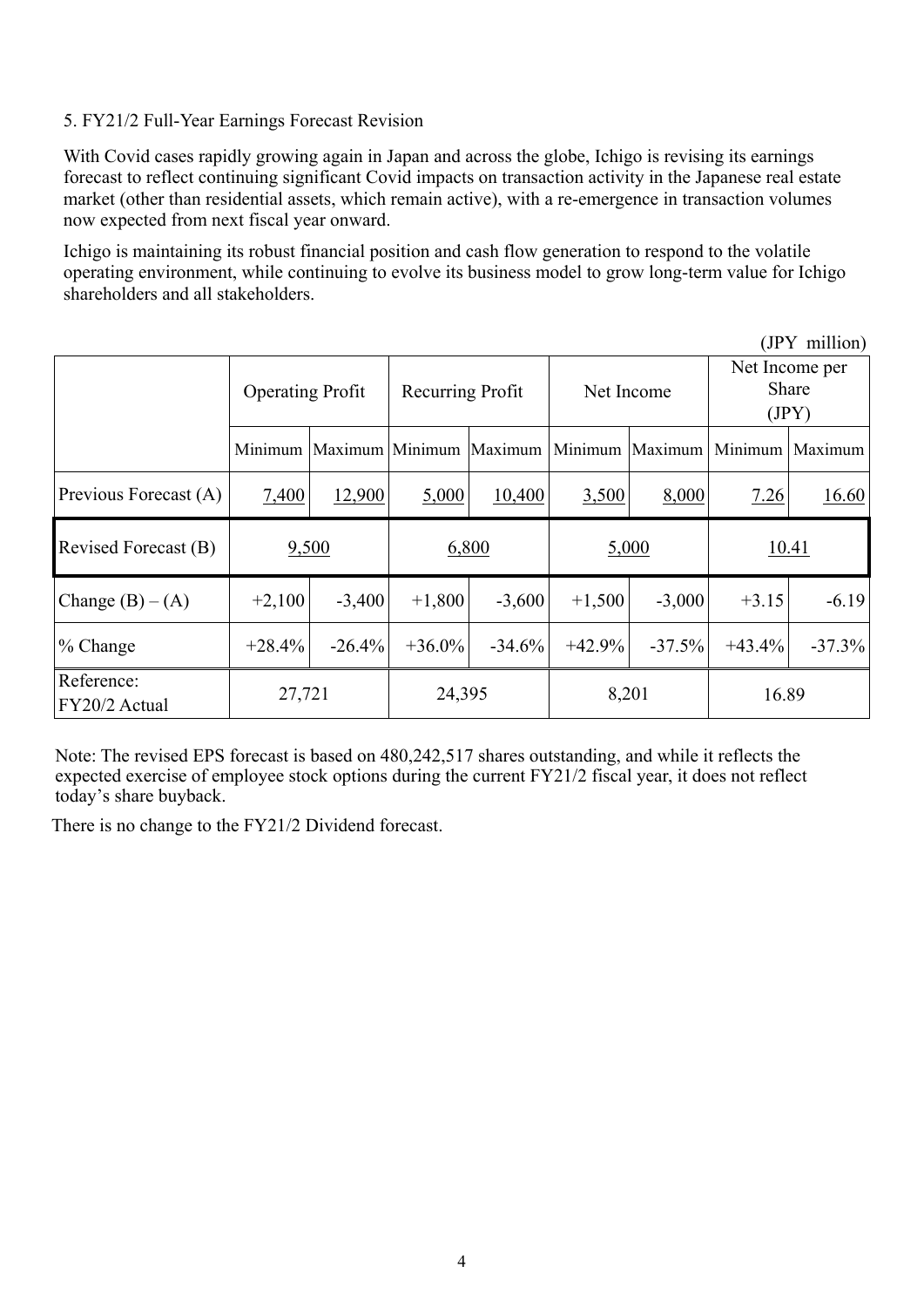|                                             |                | (JPY million)  |
|---------------------------------------------|----------------|----------------|
|                                             | FY20/2         | FY21/2 Q3      |
|                                             | (Feb 29, 2020) | (Nov 30, 2020) |
| <b>Assets</b>                               |                |                |
| <b>Current Assets</b>                       |                |                |
| Cash and cash equivalents                   | 41,067         | 50,059         |
| Trade notes and accounts receivable         | 2,308          | 1,508          |
| Operational loan investments                | 1,324          | 1,324          |
| Operational securities investments          | 902            | 608            |
| Real estate for sale                        | 68,290         | 54,720         |
| Other                                       | 3,721          | 2,383          |
| Less: allowance for doubtful accounts       | -6             | $-25$          |
| <b>Total Current Assets</b>                 | 117,608        | 110,579        |
| <b>Fixed Assets</b>                         |                |                |
| <b>Property, Plant, and Equipment</b>       |                |                |
| Buildings and structures                    | 60,131         | 67,774         |
| Depreciation                                | $-5,080$       | $-7,086$       |
| Buildings and structures (net)              | 55,050         | 60,688         |
| Solar power plant equipment                 | 26,713         | 28,522         |
| Depreciation                                | $-3,287$       | $-4,342$       |
| Solar power plant equipment (net)           | 23,425         | 24,180         |
| Land                                        | 122,114        | 125,021        |
| Buildings under construction                | 2,432          | 3,355          |
| Solar power plants under construction       | 2,058          | 1,360          |
| Other                                       | 1,844          | 2,527          |
| Depreciation                                | $-727$         | $-1,000$       |
| Other (net)                                 | 1,116          | 1,527          |
| <b>Total Property, Plant, and Equipment</b> | 206,198        | 216,135        |
| <b>Intangible Assets</b>                    |                |                |
| Goodwill                                    | 1,090          | 995            |
| Leasehold rights                            | 687            | 1,269          |
| Other                                       | 705            | 1,934          |
| <b>Total Intangible Assets</b>              | 2,482          | 4,199          |
| <b>Investments and Other Assets</b>         |                |                |
| Securities investments                      | 4,321          | 4,950          |
| Long-term loans receivable                  | 510            | 10             |
| Deferred tax assets                         | 568            | 598            |

## **Consolidated Balance Sheet (FY21/2 Q3)**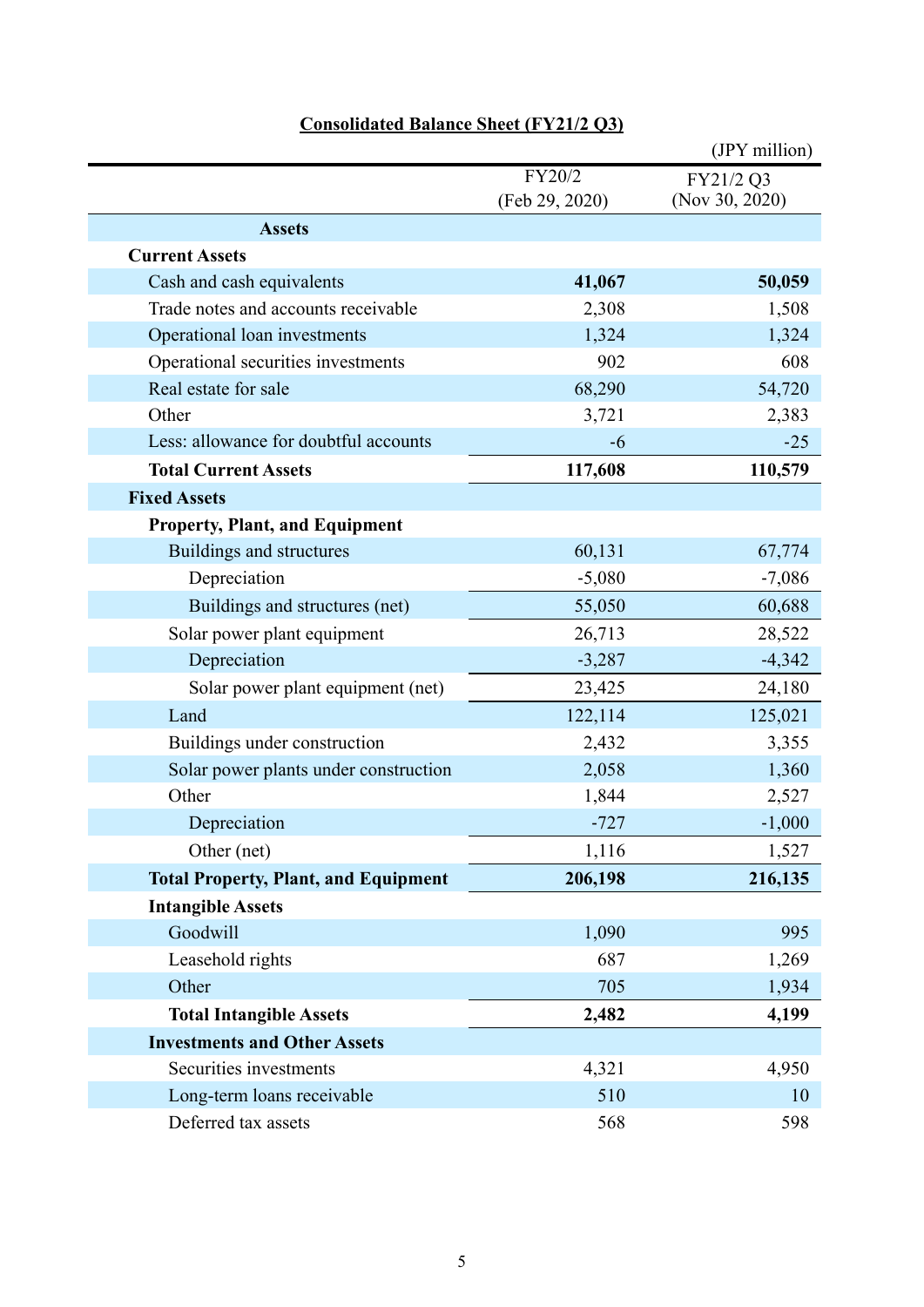|                                           |                | (JPY million)  |
|-------------------------------------------|----------------|----------------|
|                                           | FY20/2         | FY21/2 Q3      |
|                                           | (Feb 29, 2020) | (Nov 30, 2020) |
| Other                                     | 2,128          | 2,211          |
| Less: allowance for doubtful accounts     | $-91$          | $-91$          |
| <b>Total Investments and Other Assets</b> | 7,436          | 7,679          |
| <b>Total Fixed Assets</b>                 | 216,118        | 228,013        |
| <b>Total Assets</b>                       | 333,726        | 338,593        |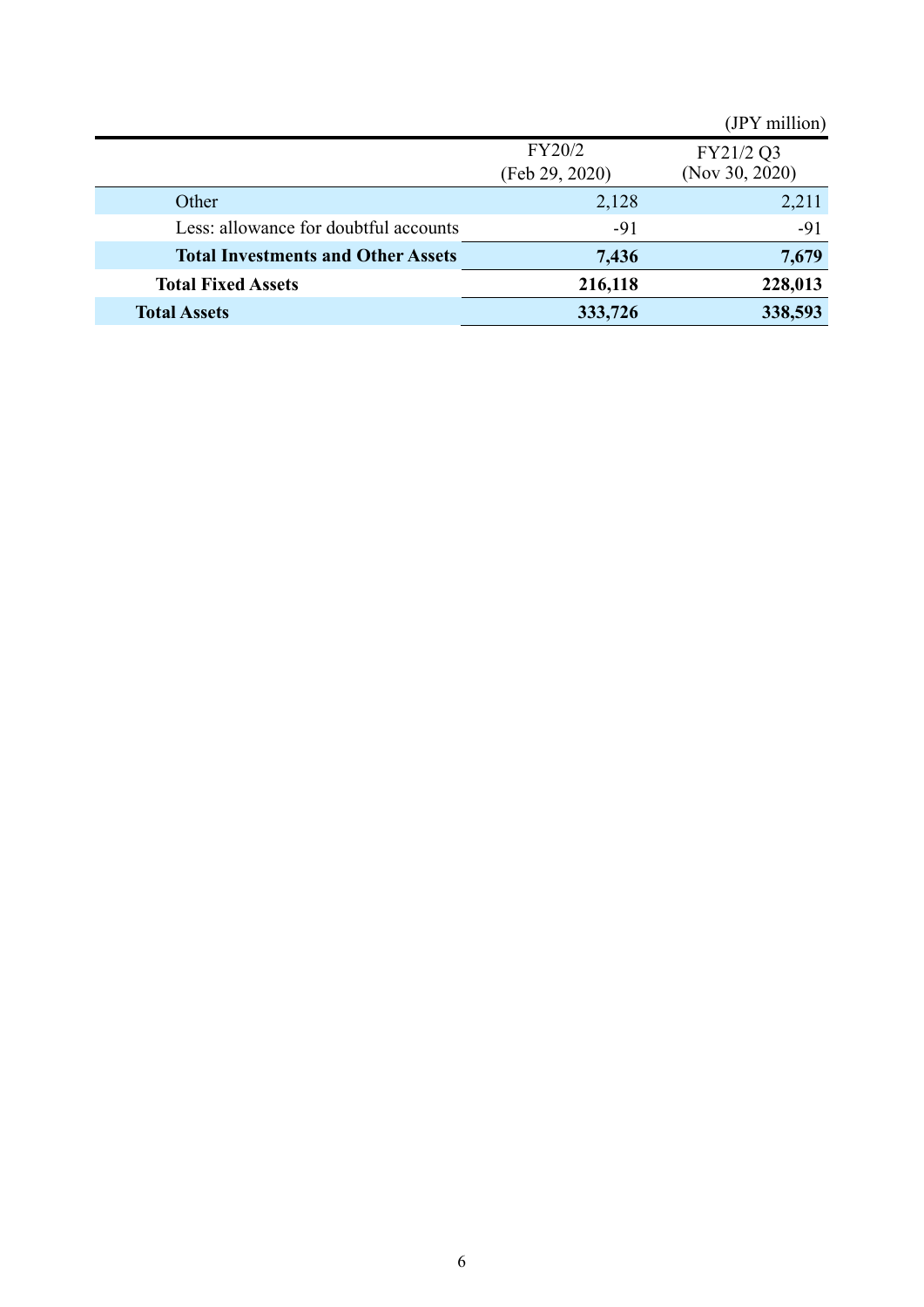|                                                           |                          | (JPY million)               |  |
|-----------------------------------------------------------|--------------------------|-----------------------------|--|
|                                                           | FY20/2<br>(Feb 29, 2020) | FY21/2 Q3<br>(Nov 30, 2020) |  |
| <b>Liabilities</b>                                        |                          |                             |  |
| <b>Current Liabilities</b>                                |                          |                             |  |
| Short-term loans                                          | 3,086                    | 5,472                       |  |
| Bonds (due within one year)                               | 274                      | 274                         |  |
| Long-term loans (due within one year)                     | 12,277                   | 6,671                       |  |
| Long-term non-recourse loans (due<br>within one year)     | 1,178                    | 1,350                       |  |
| Income taxes payable                                      | 2,416                    | 452                         |  |
| Accrued bonuses                                           | 33                       | 407                         |  |
| Other current liabilities                                 | 5,013                    | 4,914                       |  |
| <b>Total Current Liabilities</b>                          | 24,280                   | 19,543                      |  |
| <b>Long-Term Liabilities</b>                              |                          |                             |  |
| <b>Bonds</b>                                              | 6,082                    | 5,974                       |  |
| Long-term loans                                           | 151,483                  | 160,035                     |  |
| Long-term non-recourse loans                              | 39,156                   | 41,624                      |  |
| Deferred tax liabilities                                  | 1,890                    | 1,853                       |  |
| Long-term security deposits received                      | 7,836<br>8,118           |                             |  |
| Other long-term liabilities                               | 934<br>1,107             |                             |  |
| <b>Total Long-Term Liabilities</b>                        | 207,838<br>218,260       |                             |  |
| <b>Total Liabilities</b>                                  | 232,119                  | 237,803                     |  |
| <b>Net Assets</b>                                         |                          |                             |  |
| <b>Shareholders' Equity</b>                               |                          |                             |  |
| Capital                                                   | 26,885                   | 26,886                      |  |
| Capital reserve                                           | 11,272                   | 11,272                      |  |
| Retained earnings                                         | 71,505                   | 72,398                      |  |
| Treasury shares                                           | $-8,988$                 | $-10,488$                   |  |
| <b>Total Shareholders' Equity</b>                         | 100,674                  | 100,068                     |  |
| <b>Accumulated Other Comprehensive</b>                    |                          |                             |  |
| <b>Income</b>                                             |                          |                             |  |
| Valuation gain (loss) on other<br>securities              | 158                      | $-86$                       |  |
| Deferred gain (loss) on long-term<br>interest rate hedges | $-397$                   | $-403$                      |  |
| <b>Total Accumulated Other</b><br>Comprehensive Income    | $-239$                   | $-490$                      |  |
| <b>Stock Options</b>                                      | 988                      | 1,028                       |  |
| <b>Minority Interests</b>                                 | 184                      | 182                         |  |
| <b>Total Net Assets</b>                                   | 101,607                  | 100,789                     |  |
| <b>Total Liabilities and Net Assets</b>                   | 333,726                  | 338,593                     |  |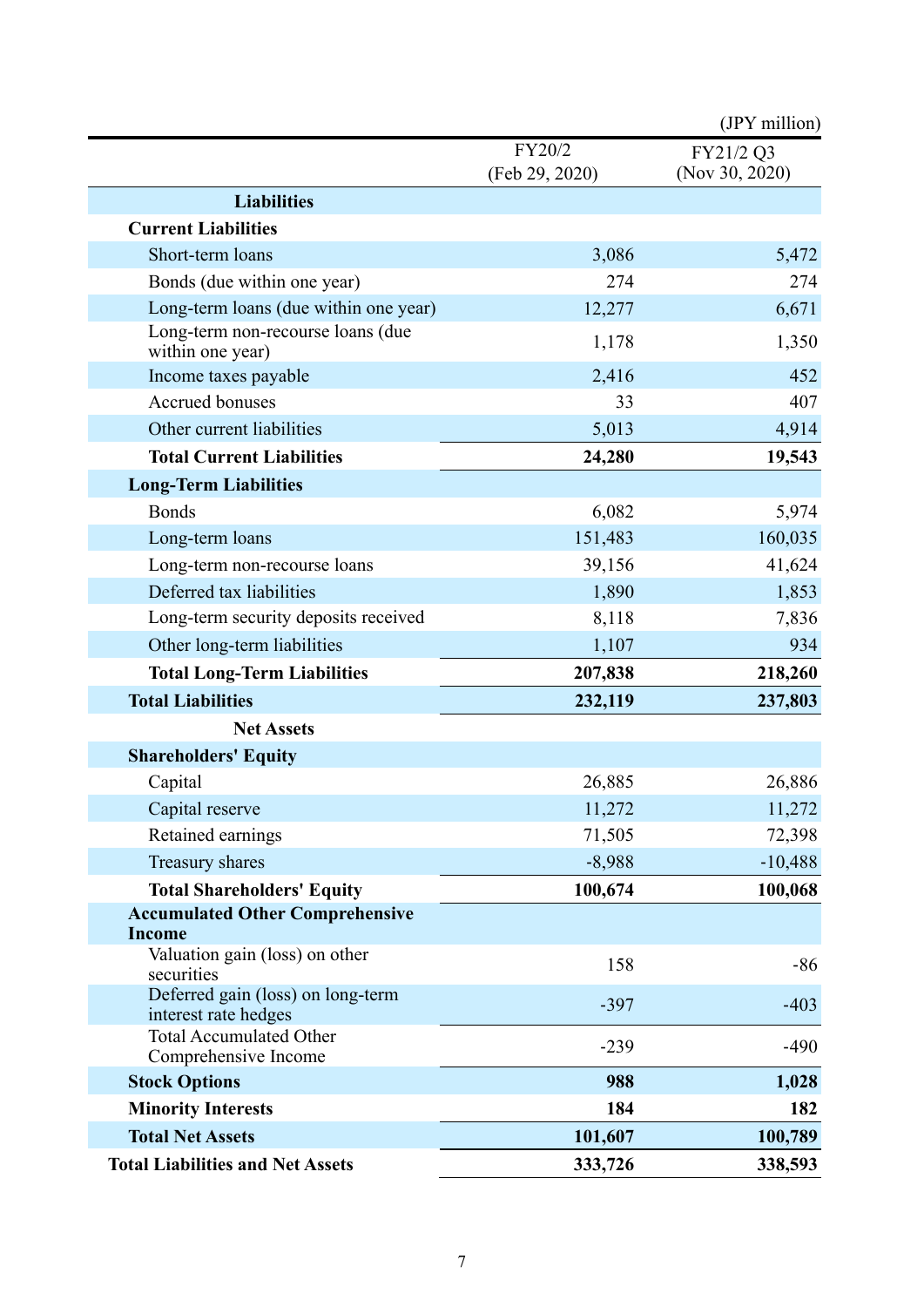# **Consolidated Income Statement (FY21/2 Q3)**

|                                                          |                                               | (JPY million)                                 |
|----------------------------------------------------------|-----------------------------------------------|-----------------------------------------------|
|                                                          | FY20/2 Q3<br>(Mar 1, 2019 to<br>Nov 30, 2019) | FY21/2 Q3<br>(Mar 1, 2020 to<br>Nov 30, 2020) |
| <b>Revenue</b>                                           | 78,153                                        | 55,188                                        |
| <b>Cost of Goods Sold</b>                                | 47,823                                        | 41,915                                        |
| <b>Gross Profit</b>                                      | 30,330                                        | 13,273                                        |
| SG&A                                                     | 5,298                                         | 4,721                                         |
| <b>Operating Profit</b>                                  | 25,032                                        | 8,551                                         |
| <b>Non-Operating Income</b>                              |                                               |                                               |
| Interest income                                          | $\overline{4}$                                | 12                                            |
| Dividend income                                          | 74                                            | 75                                            |
| Mark-to-market gain on long-term interest<br>rate hedges | 53                                            | 158                                           |
| Other                                                    | 29                                            | 43                                            |
| <b>Total Non-Operating Income</b>                        | 162                                           | 290                                           |
| <b>Non-Operating Expenses</b>                            |                                               |                                               |
| Interest expense                                         | 1,734                                         | 1,752                                         |
| Foreign currency valuation losses                        | 39                                            | 28                                            |
| Mark-to-market loss on long-term interest<br>rate hedges | 55                                            | 55                                            |
| Debt financing-related fees                              | 522                                           | 268                                           |
| Other                                                    | 176                                           | 200                                           |
| <b>Total Non-Operating Expenses</b>                      | 2,529                                         | 2,306                                         |
| <b>Recurring Profit</b>                                  | 22,665                                        | 6,535                                         |
| <b>Extraordinary Gains</b>                               |                                               |                                               |
| Gains on sale of securities investments                  | 11                                            |                                               |
| Gains on sale of subsidiary shares                       | 169                                           |                                               |
| Other                                                    | 35                                            |                                               |
| <b>Total Extraordinary Gains</b>                         | 215                                           |                                               |
| <b>Extraordinary Losses</b>                              |                                               |                                               |
| Loss on disposal of fixed assets                         | 27                                            |                                               |
| Valuation loss on securities investments                 |                                               | 114                                           |
| Other                                                    |                                               | 1                                             |
| <b>Total Extraordinary Losses</b>                        | 27                                            | 116                                           |
| <b>Pre-Tax Income</b>                                    | 22,853                                        | 6,418                                         |
| <b>Income Taxes</b>                                      | 6,775                                         | 2,149                                         |
| <b>Pre-Minority Interest Net Income</b>                  | 16,077                                        | 4,269                                         |
| <b>Income Attributable to Minority Interests</b>         | 936                                           | $\mathbf{3}$                                  |
| <b>Net Income</b>                                        | 15,141                                        | 4,265                                         |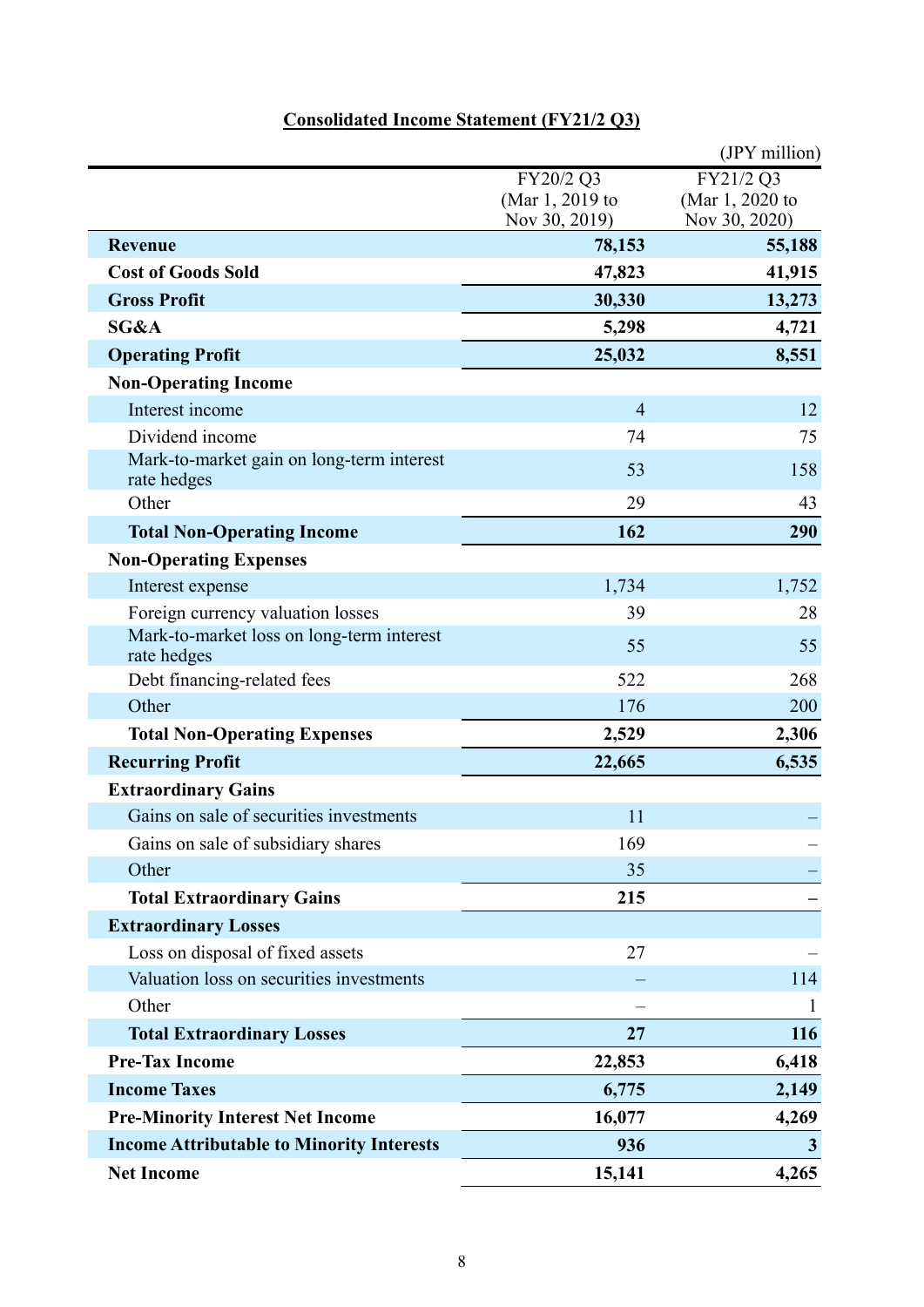|                                                                                |                                          | (JPY million)            |  |  |
|--------------------------------------------------------------------------------|------------------------------------------|--------------------------|--|--|
|                                                                                | FY20/2 Q3                                | FY21/2 Q3                |  |  |
|                                                                                | (Sep 1, 2019 to                          | (Sep 1, 2020 to          |  |  |
| <b>Revenue</b>                                                                 | Nov 30, 2019)<br>Nov 30, 2020)<br>31,968 |                          |  |  |
| <b>Cost of Goods Sold</b>                                                      | 20,262                                   | 23,162<br>18,572         |  |  |
| <b>Gross Profit</b>                                                            |                                          |                          |  |  |
|                                                                                | 11,705                                   | 4,589                    |  |  |
| SG&A                                                                           | 1,792                                    | 1,490                    |  |  |
| <b>Operating Profit</b>                                                        | 9,913                                    | 3,098                    |  |  |
| <b>Non-Operating Income</b>                                                    |                                          |                          |  |  |
| Interest income                                                                | 1                                        | $\overline{4}$           |  |  |
| Dividend income                                                                | 35                                       | 17                       |  |  |
| Foreign currency valuation gains                                               | 15                                       |                          |  |  |
| Mark-to-market gain on long-term interest<br>rate hedges                       | 236                                      |                          |  |  |
| Other                                                                          | 11                                       | $\overline{\mathcal{L}}$ |  |  |
| <b>Total Non-Operating Income</b>                                              | 300                                      | 29                       |  |  |
| <b>Non-Operating Expenses</b>                                                  |                                          |                          |  |  |
| Interest expense                                                               | 585                                      | 591                      |  |  |
| Foreign currency valuation losses<br>Mark-to-market loss on long-term interest |                                          | 7<br>63                  |  |  |
| rate hedges<br>Debt financing-related fees                                     | 91                                       | 113                      |  |  |
| Other                                                                          | 61                                       | 68                       |  |  |
|                                                                                | 738                                      | 845                      |  |  |
| <b>Total Non-Operating Expenses</b>                                            | 9,475                                    | 2,282                    |  |  |
| <b>Recurring Profit</b>                                                        |                                          |                          |  |  |
| <b>Extraordinary Losses</b>                                                    |                                          |                          |  |  |
| Loss on disposal of fixed assets                                               |                                          |                          |  |  |
| Other                                                                          |                                          |                          |  |  |
| <b>Total Extraordinary Losses</b>                                              |                                          |                          |  |  |
| <b>Pre-Tax Income</b>                                                          | 9,475                                    | 2,282                    |  |  |
| <b>Income Taxes</b>                                                            | 2,943                                    | 793                      |  |  |
| <b>Pre-Minority Interest Net Income</b>                                        | 6,531                                    | 1,489                    |  |  |
| <b>Income Attributable to Minority Interests</b>                               | $\boldsymbol{2}$                         | 1                        |  |  |
| <b>Net Income</b>                                                              | 6,528                                    | 1,487                    |  |  |

# **Consolidated Income Statement (FY21/2 Q3 Stand-Alone)**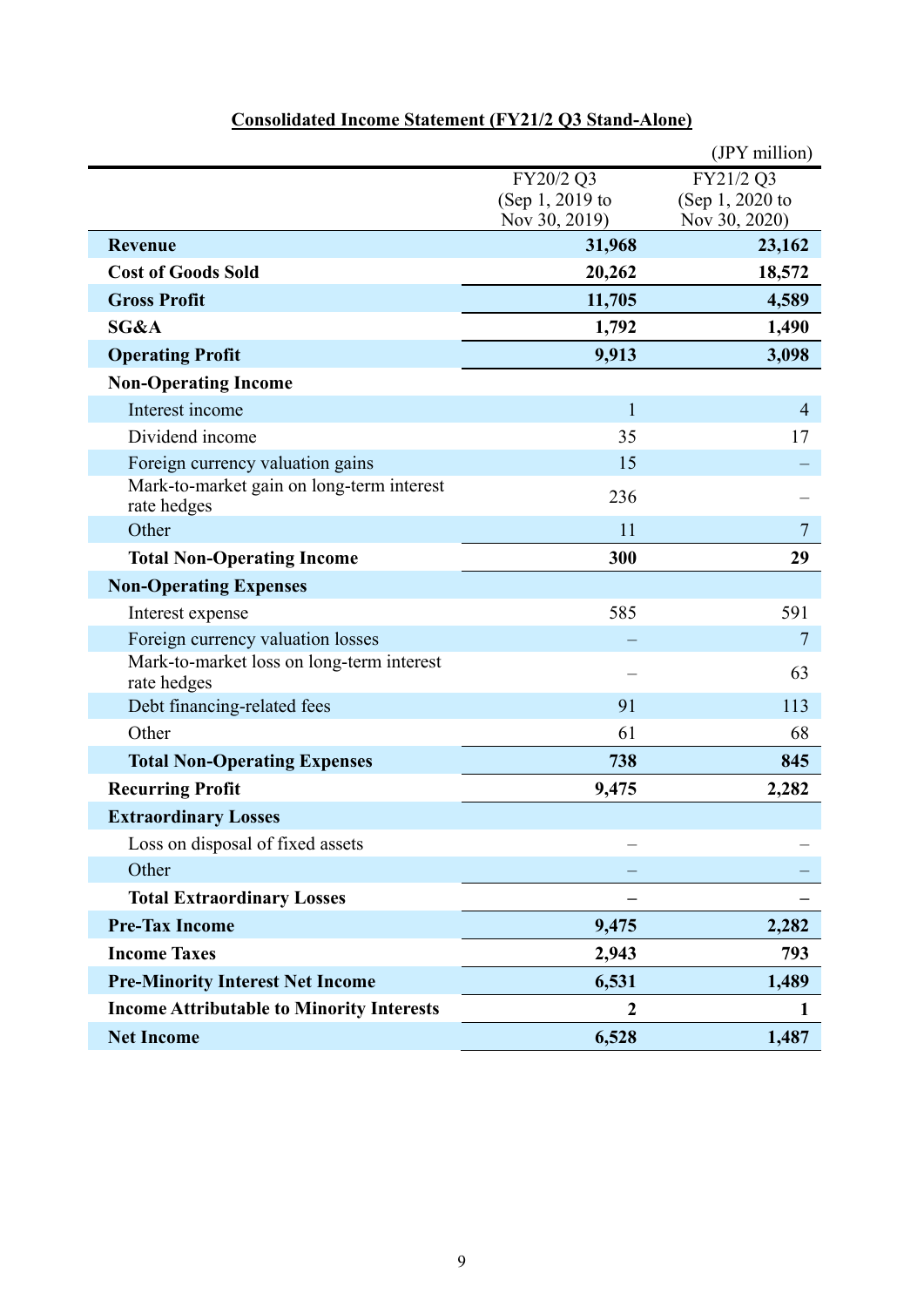|                                                              |                                               | (JPY million)                                 |
|--------------------------------------------------------------|-----------------------------------------------|-----------------------------------------------|
|                                                              | FY20/2 Q3<br>(Mar 1, 2019 to<br>Nov 30, 2019) | FY21/2 Q3<br>(Mar 1, 2020 to<br>Nov 30, 2020) |
| <b>Pre-Minority Interest Net Income</b>                      | 16,077                                        | 4,269                                         |
| <b>Other Comprehensive Income</b>                            |                                               |                                               |
| Valuation gains (losses) on other securities                 | 25                                            | $-245$                                        |
| Deferred gains (losses) on long-term<br>interest rate hedges | $-30$                                         | -6                                            |
| <b>Total Other Comprehensive Income</b>                      | $-4$                                          | $-251$                                        |
| <b>Comprehensive income</b>                                  | 16,072                                        | 4,017                                         |
| Comprehensive income attributable to<br>common shareholders  | 15,136                                        | 4,013                                         |
| Comprehensive income attributable to<br>minority interests   | 936                                           |                                               |

## **Consolidated Statement of Comprehensive Income (FY21/2 Q3)**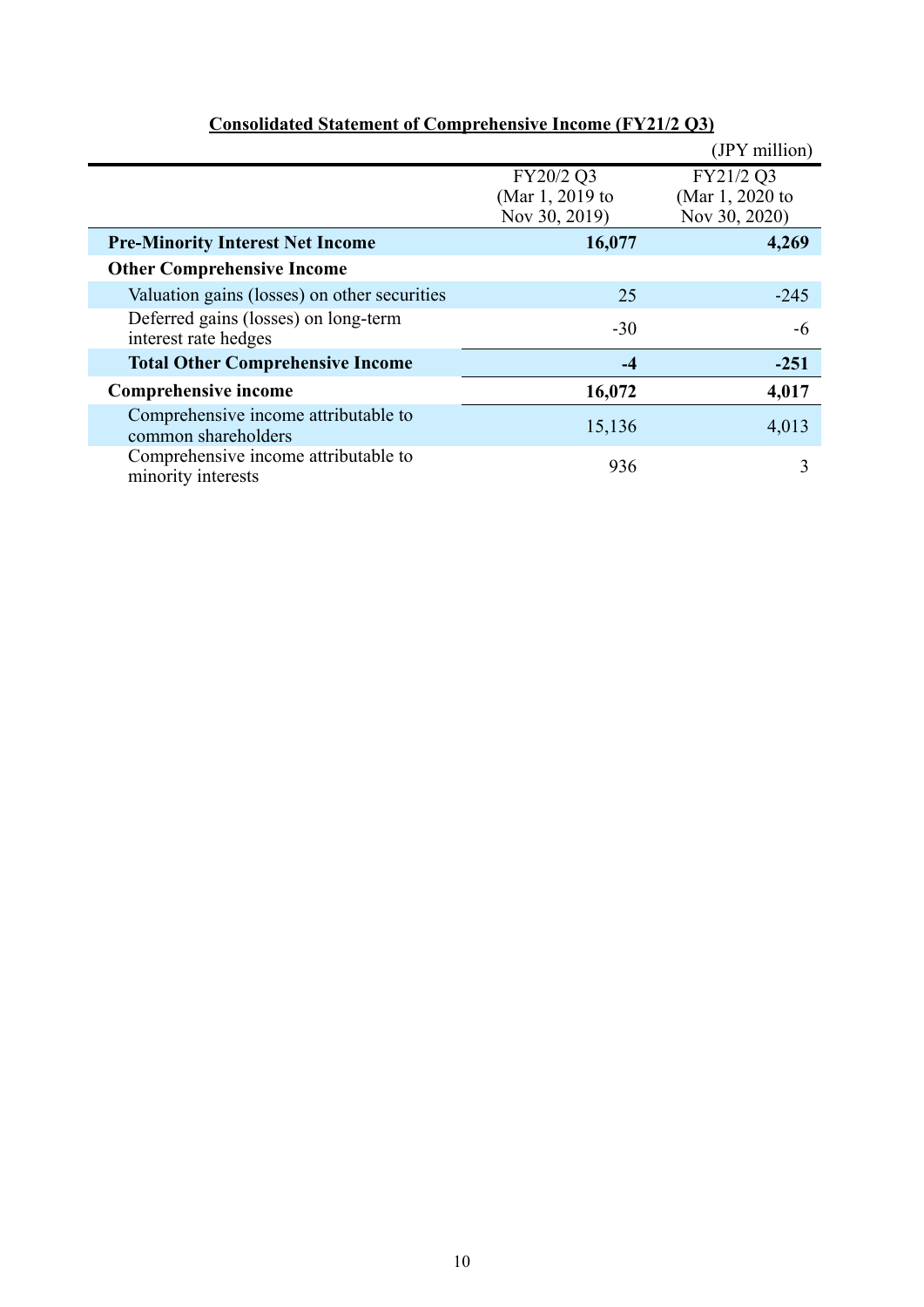|                                                              |                                               | (JPY million)                                 |
|--------------------------------------------------------------|-----------------------------------------------|-----------------------------------------------|
|                                                              | FY20/2 Q3<br>(Sep 1, 2019 to<br>Nov 30, 2019) | FY21/2 Q3<br>(Sep 1, 2020 to<br>Nov 30, 2020) |
| <b>Pre-Minority Interest Net Income</b>                      | 6,531                                         | 1,489                                         |
| <b>Other Comprehensive Income</b>                            |                                               |                                               |
| Valuation gains (losses) on other securities                 | 97                                            | 41                                            |
| Deferred gains (losses) on long-term<br>interest rate hedges | -1                                            | 13                                            |
| <b>Total Other Comprehensive Income</b>                      | 96                                            | 54                                            |
| <b>Comprehensive income</b>                                  | 6,627                                         | 1,543                                         |
| Comprehensive income attributable to<br>common shareholders  | 6,625                                         | 1,542                                         |
| Comprehensive income attributable to<br>minority interests   |                                               |                                               |

### **Consolidated Statement of Comprehensive Income (FY21/2 Q3 Stand-Alone)**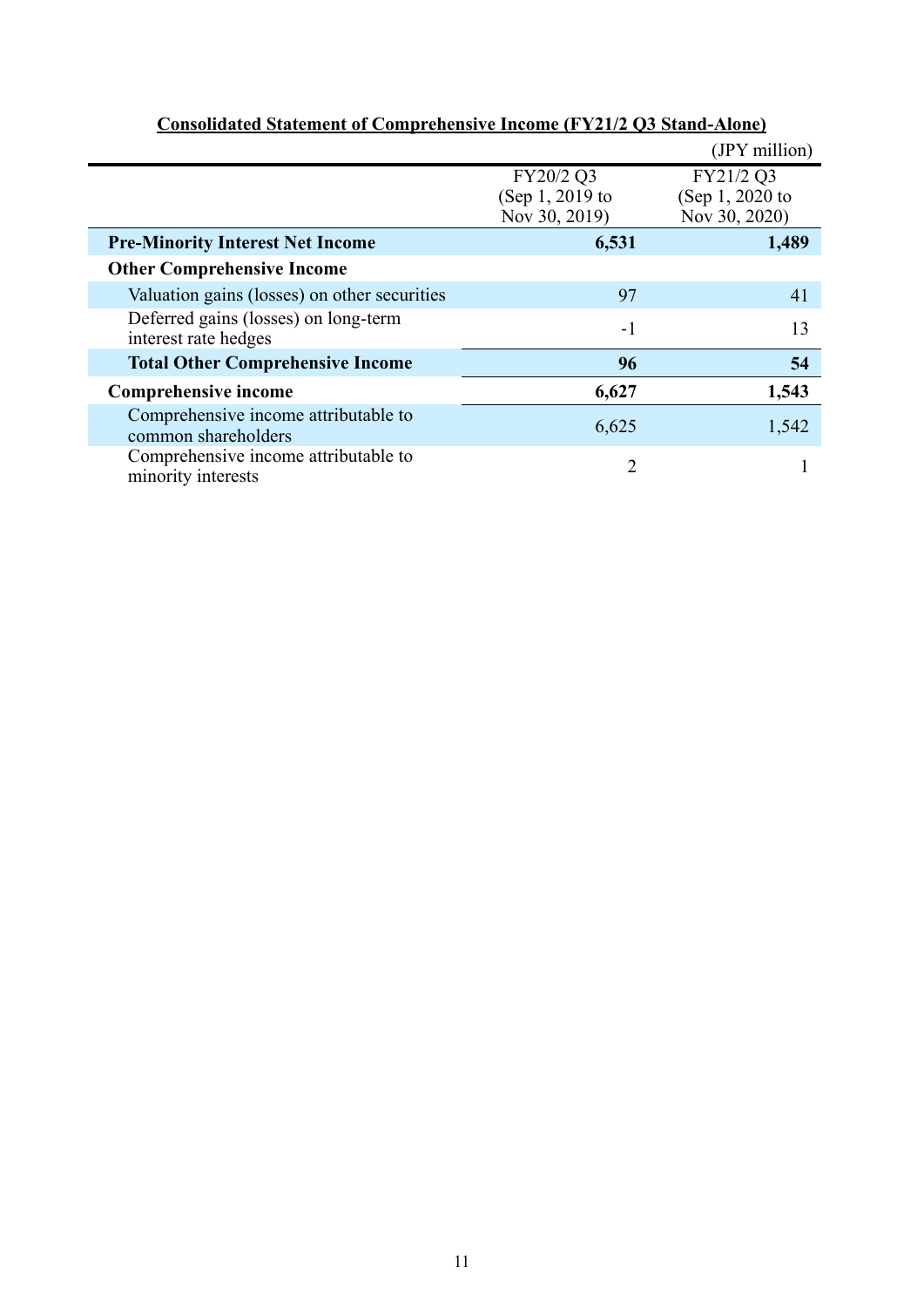|                                                              |                                               | (JPY million)                                 |  |
|--------------------------------------------------------------|-----------------------------------------------|-----------------------------------------------|--|
|                                                              | FY20/2 Q3<br>(Mar 1, 2019 to<br>Nov 30, 2019) | FY21/2 Q3<br>(Mar 1, 2020 to<br>Nov 30, 2020) |  |
| <b>Cash Flows from Operations:</b>                           |                                               |                                               |  |
| Pre-tax income                                               | 22,853                                        | 6,418                                         |  |
| Depreciation                                                 | 1,888                                         | 3,432                                         |  |
| Share-based compensation expenses                            | 187                                           | 41                                            |  |
| Amortization of goodwill                                     | 130                                           | 94                                            |  |
| Increase (decrease) in accrued bonuses                       | 473                                           | 374                                           |  |
| Increase (decrease) in allowance for<br>doubtful accounts    | $\overline{2}$                                | 19                                            |  |
| Interest and dividend income                                 | $-79$                                         | $-88$                                         |  |
| Interest expenses                                            | 1,734                                         | 1,752                                         |  |
| Losses (gains) on sale of subsidiary shares                  | $-169$                                        |                                               |  |
| Losses (gains) on sale of securities<br>investments          | $-11$                                         |                                               |  |
| Valuation losses on securities investments                   |                                               | 114                                           |  |
| Decrease (increase) in trading notes and<br>receivables      | $-519$                                        | 799                                           |  |
| Decrease (increase) in operational<br>securities investments | 3,842                                         | 325                                           |  |
| Decrease (increase) in real estate for sale                  | $-10,046$                                     | 13,585                                        |  |
| Valuation losses on SPC capital<br>contributions             |                                               | 3                                             |  |
| Decrease (increase) in advances paid                         | 136                                           | 238                                           |  |
| Decrease (increase) in prepaid expenses                      | $-259$                                        | $-414$                                        |  |
| Decrease (increase) in accounts receivable                   | 9                                             | $-10$                                         |  |
| Decrease (increase) in consumption taxes<br>receivable       | $-432$                                        | 891                                           |  |
| Increase (decrease) in accounts payable                      | $-675$                                        | $-972$                                        |  |
| Increase (decrease) in accrued expenses                      | 83                                            | 188                                           |  |
| Increase (decrease) in deposits received                     | 434                                           | 167                                           |  |
| Increase (decrease) in security deposits<br>received         | $-99$                                         | $-280$                                        |  |
| Other                                                        | 481                                           | 90                                            |  |
| <b>Sub-Total</b>                                             | 19,965                                        | 26,773                                        |  |
| Interest and dividends received                              | 79                                            | 88                                            |  |
| Interest expense paid                                        | $-1,524$                                      | $-1,563$                                      |  |
| Income taxes paid                                            | $-7,548$                                      | $-4,142$                                      |  |
| Income taxes refunded                                        |                                               | 83                                            |  |
| <b>Net Cash from (Used for) Operations</b>                   | 10,970                                        | 21,239                                        |  |

# **Consolidated Cash Flow Statement (FY21/2 Q3)**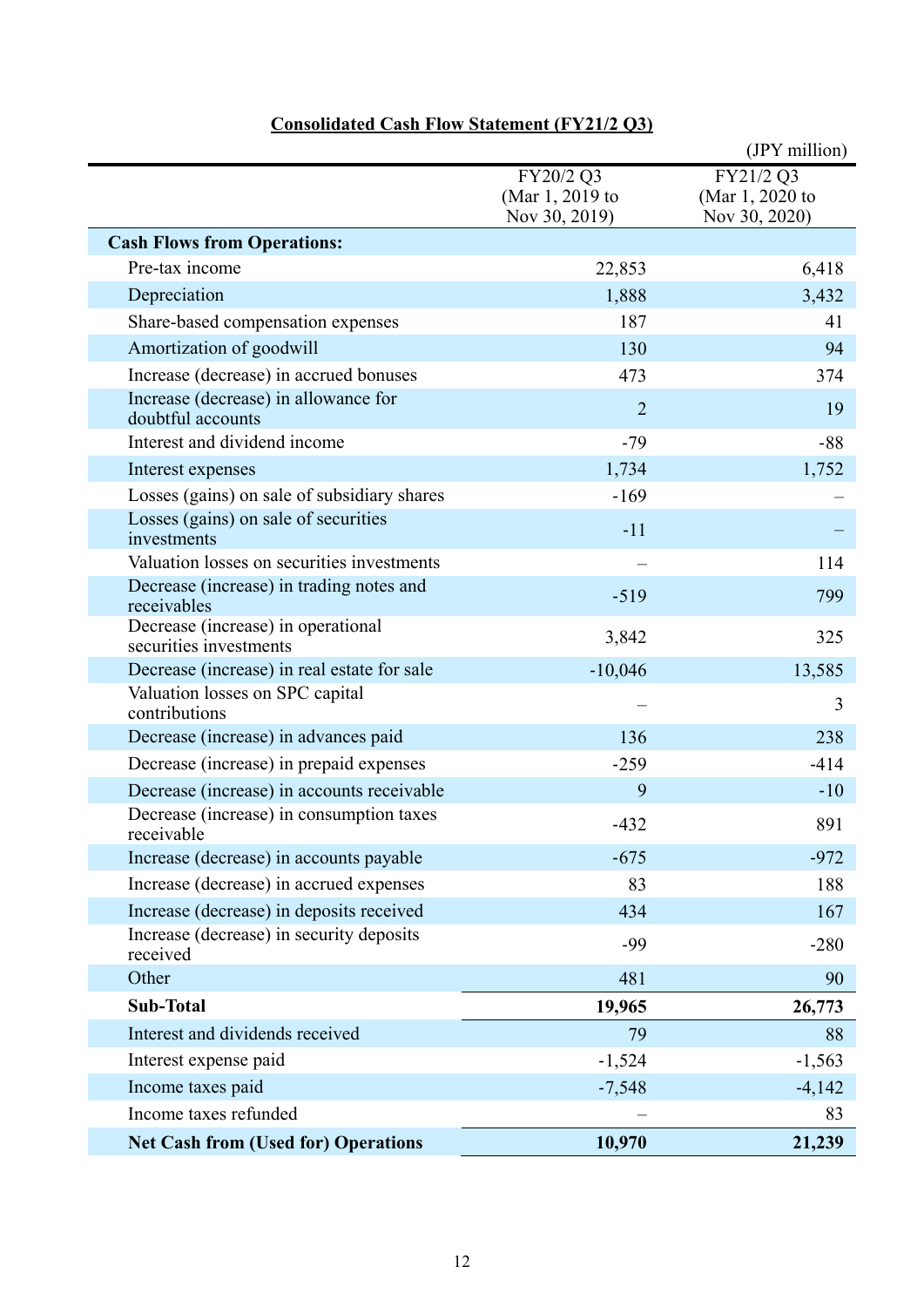|                                                                   |                                               | (JPY million)                                 |
|-------------------------------------------------------------------|-----------------------------------------------|-----------------------------------------------|
|                                                                   | FY20/2 Q3<br>(Mar 1, 2019 to<br>Nov 30, 2019) | FY21/2 Q3<br>(Mar 1, 2020 to<br>Nov 30, 2020) |
| <b>Cash Flows from Investments:</b>                               |                                               |                                               |
| Payments into time deposits                                       | $-111$                                        | $-7$                                          |
| Proceeds from withdrawal of time deposits                         | 2,063                                         |                                               |
| Proceeds from cancellation of time<br>deposits                    | 2,970                                         |                                               |
| Payments for securities investments                               | $-2,332$                                      | $-547$                                        |
| Proceeds from sale of securities<br>investments                   | 111                                           | 10                                            |
| Acquisition of property, plant, and<br>equipment                  | $-10,306$                                     | $-13,777$                                     |
| Acquisition of intangible assets                                  | $-464$                                        | $-742$                                        |
| Payments of SPC capital contributions                             | $-2$                                          | $-3$                                          |
| Redemptions of SPC capital contributions                          |                                               | 15                                            |
| Payments of security deposits                                     | $-34$                                         |                                               |
| Redemptions of security deposits                                  |                                               |                                               |
| Payments for acquisition and sale of<br>consolidated subsidiaries | $-187$                                        |                                               |
| Disbursements for loans receivable                                | $-737$                                        | $-374$                                        |
| Payments received for loans receivable                            |                                               | 350                                           |
| Other                                                             | 17                                            | $\overline{2}$                                |
| <b>Net Cash from (Used for) Investments</b>                       | $-9,015$                                      | $-15,075$                                     |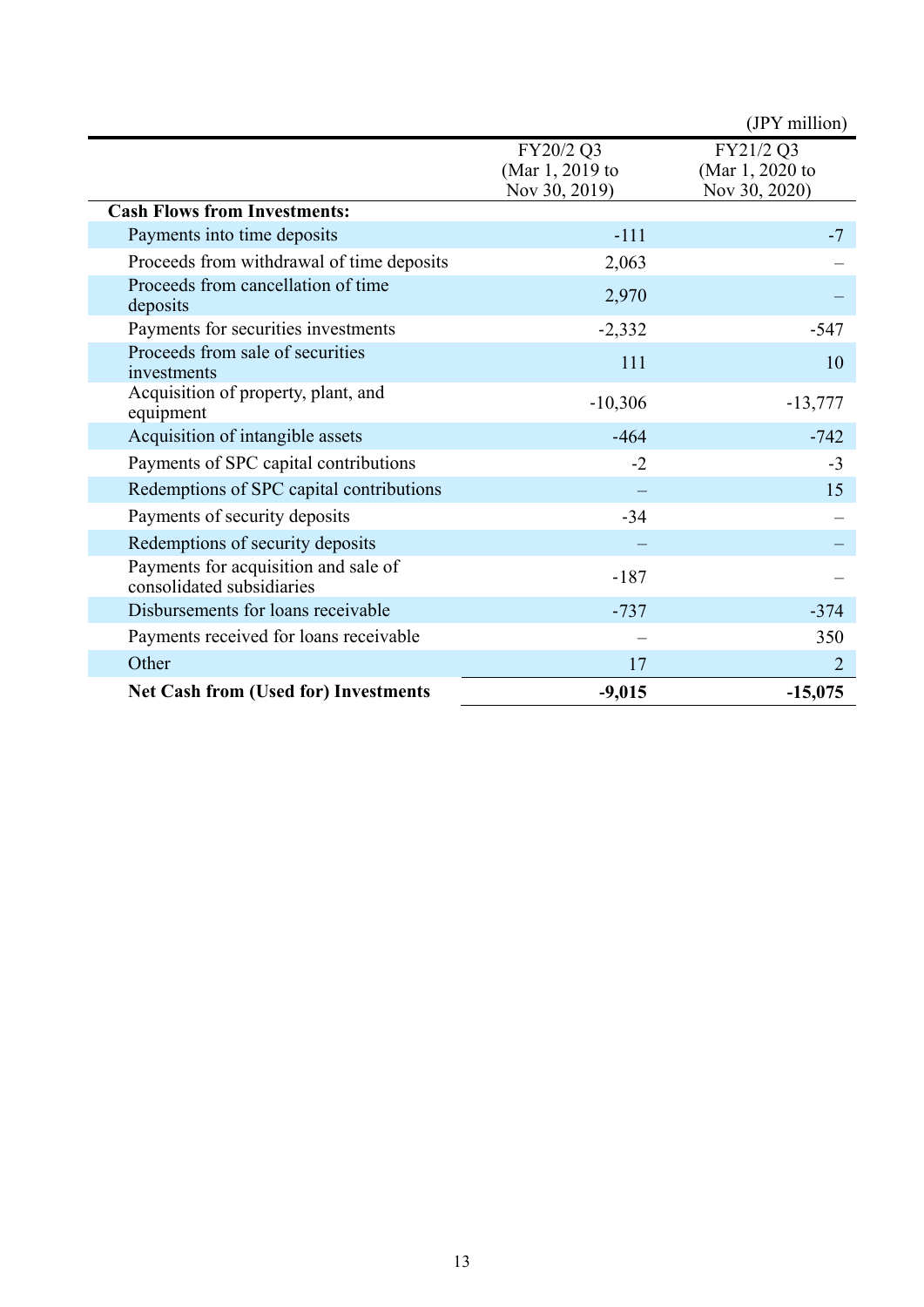|                                                                                 |                                                                                                | (JPY million) |  |  |
|---------------------------------------------------------------------------------|------------------------------------------------------------------------------------------------|---------------|--|--|
|                                                                                 | FY21/2 Q3<br>FY20/2 Q3<br>(Mar 1, 2019 to<br>(Mar 1, 2020 to<br>Nov 30, 2019)<br>Nov 30, 2020) |               |  |  |
| <b>Cash Flows from Financing:</b>                                               |                                                                                                |               |  |  |
| Net increase (decrease) in short-term loans                                     | 969                                                                                            | 2,386         |  |  |
| Proceeds from bond issuance                                                     | 5,828                                                                                          | 70            |  |  |
| Repayment of maturing bond principal to<br>bondholders                          | $-96$                                                                                          |               |  |  |
| Proceeds from long-term loans                                                   | 44,898                                                                                         | 48,777        |  |  |
| Repayment of long-term loans                                                    | $-23,445$                                                                                      | $-45,829$     |  |  |
| Proceeds from long-term non-recourse<br>loans                                   | 5,300                                                                                          | 3,300         |  |  |
| Repayment of long term non-recourse<br>loans                                    | $-17,188$                                                                                      | $-659$        |  |  |
| Proceeds from employee exercise of stock<br>options                             | 31                                                                                             | $\mathbf{1}$  |  |  |
| Share buyback                                                                   | $-2,999$                                                                                       | $-1,499$      |  |  |
| Payments to minority interests                                                  | $-1,276$                                                                                       |               |  |  |
| Dividends paid                                                                  | $-3,415$                                                                                       | $-3,298$      |  |  |
| Dividends paid to minority interests                                            | $-5$                                                                                           | $-5$          |  |  |
| <b>Net Cash from (Used for) Financing</b>                                       | 8,598                                                                                          | 3,063         |  |  |
| <b>Effect of Exchange Rate Change on Cash</b><br>and Cash Equivalents           |                                                                                                |               |  |  |
| <b>Increase (Decrease) in Cash and Cash</b><br><b>Equivalents</b>               | 10,553                                                                                         | 9,226         |  |  |
| <b>Cash and Cash Equivalents at Beginning</b><br>of Period                      | 45,029                                                                                         | 40,826        |  |  |
| <b>Cash and Cash Equivalents Resulting</b><br>from Exclusion from Consolidation | $-15,369$                                                                                      | $-237$        |  |  |
| <b>Cash and Cash Equivalents at End of</b><br><b>Period</b>                     | 40,213                                                                                         | 49,815        |  |  |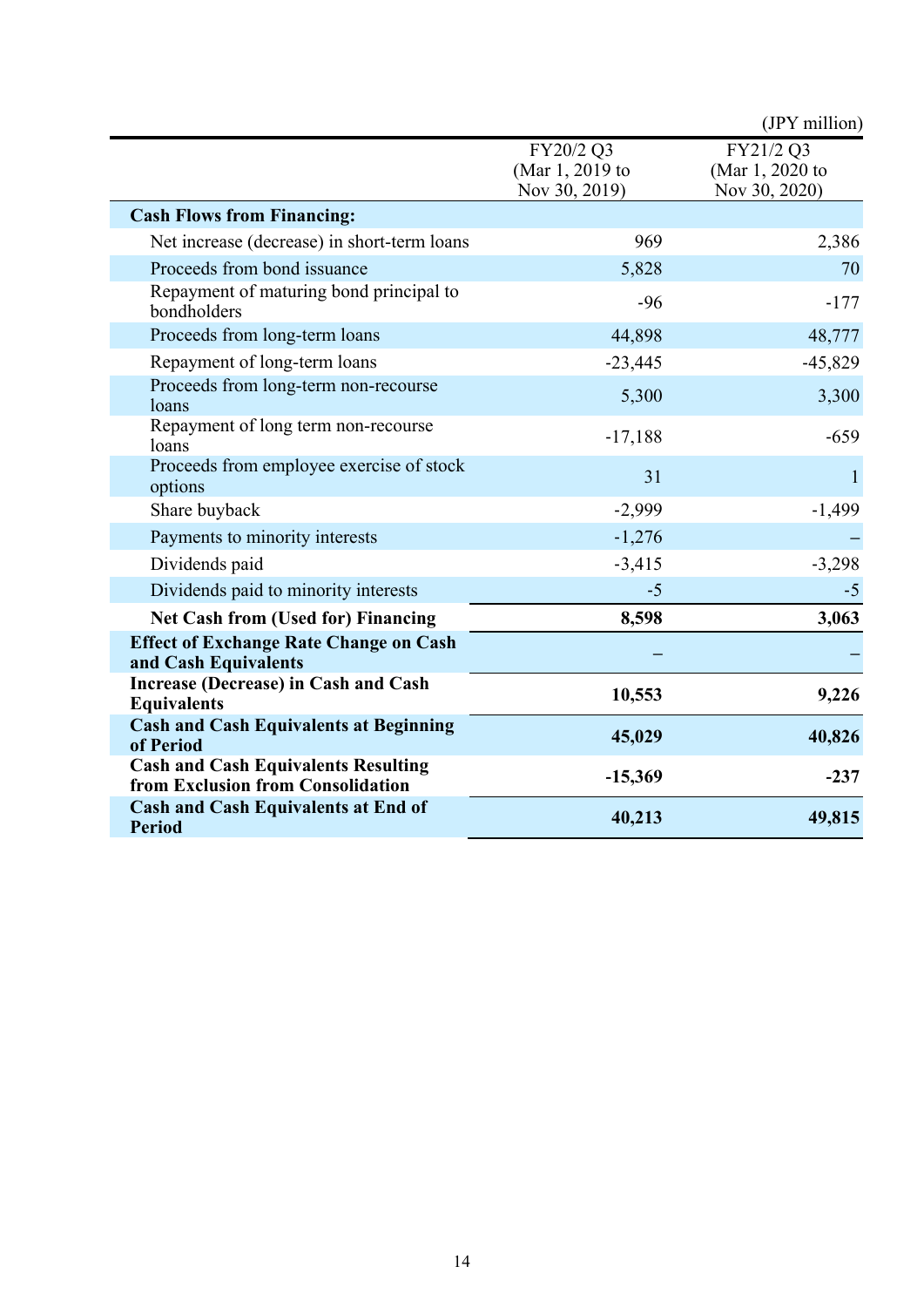|                                                                                                     |                                               | (JPY million)         |  |
|-----------------------------------------------------------------------------------------------------|-----------------------------------------------|-----------------------|--|
|                                                                                                     | FY20/2 Q3<br>(Sep 1, 2019 to<br>Nov 30, 2019) |                       |  |
| <b>Cash Flows from Operations:</b>                                                                  |                                               |                       |  |
| Pre-tax income                                                                                      | 9,475                                         | 2,282                 |  |
| Depreciation                                                                                        | 647                                           | 1,238                 |  |
| Share-based compensation expenses                                                                   | 63                                            | 5                     |  |
| Amortization of goodwill                                                                            | 42                                            | 27                    |  |
| Increase (decrease) in accrued bonuses<br>Increase (decrease) in allowance for<br>doubtful accounts | 225<br>$\mathbf{1}$                           | 189<br>$\overline{2}$ |  |
| Interest and dividend income                                                                        | $-36$                                         | $-21$                 |  |
| Interest expense                                                                                    | 585                                           | 591                   |  |
| Decrease (increase) in trading notes and<br>receivables                                             | $-341$                                        | $-142$                |  |
| Decrease (increase) in operational<br>securities investments                                        | 205                                           |                       |  |
| Decrease (increase) in real estate for sale                                                         | 9,262<br>7,657                                |                       |  |
| Decrease (increase) in advances paid                                                                | 241                                           | 65                    |  |
| Decrease (increase) in prepaid expenses                                                             | $-24$                                         | 22                    |  |
| Decrease (increase) in accounts receivable                                                          | $-87$                                         | $-11$                 |  |
| Decrease (increase) in consumption taxes<br>receivable                                              | 412                                           | 97                    |  |
| Increase (decrease) in accounts payable                                                             | 89                                            | $-97$                 |  |
| Increase (decrease) in accrued expenses                                                             | 28                                            | 150                   |  |
| Increase (decrease) in deposits received                                                            | $-198$                                        | 44                    |  |
| Increase (decrease) in security deposits<br>received                                                | $-63$                                         | $-118$                |  |
| Other                                                                                               | 229                                           | 661                   |  |
| <b>Sub-Total</b>                                                                                    | 20,758                                        | 12,656                |  |
| Interest and dividends received                                                                     | 36                                            | 21                    |  |
| Interest expense paid                                                                               | $-495$                                        | $-509$                |  |
| Income taxes paid                                                                                   | $-2,159$                                      | $-1,522$              |  |
| Income taxes refunded                                                                               |                                               |                       |  |
| <b>Net Cash from (Used for) Operations</b>                                                          | 18,139                                        | 10,645                |  |

# **Consolidated Cash Flow Statement (FY21/2 Q3 Stand-Alone)**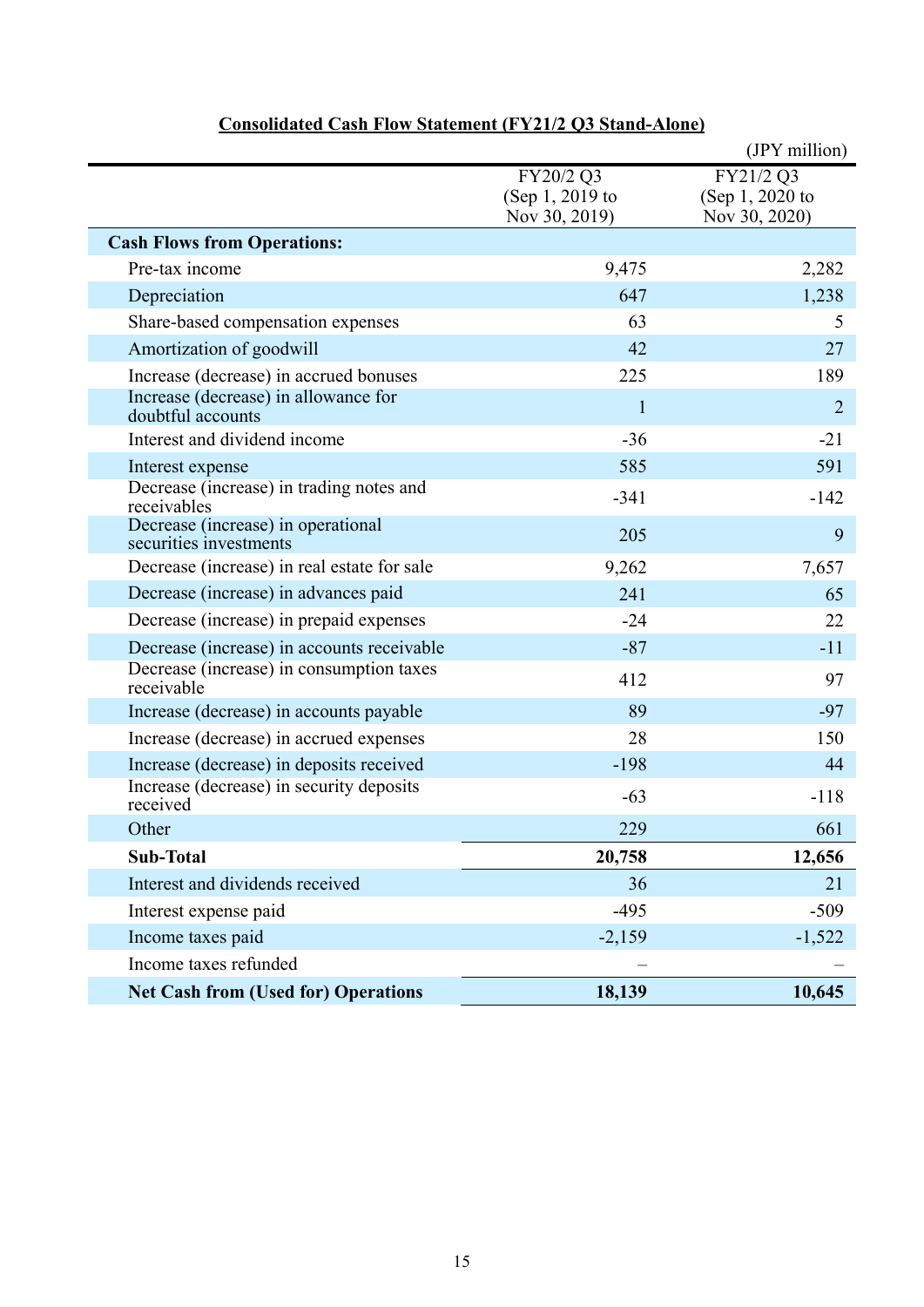|                                                  |                                               | (JPY million)                                 |
|--------------------------------------------------|-----------------------------------------------|-----------------------------------------------|
|                                                  | FY20/2 Q3<br>(Sep 1, 2019 to<br>Nov 30, 2019) | FY21/2 Q3<br>(Sep 1, 2020 to<br>Nov 30, 2020) |
| <b>Cash Flows from Investments:</b>              |                                               |                                               |
| Payments into time deposits                      | $-2$                                          | $-3$                                          |
| Proceeds from withdrawal of time deposits        |                                               |                                               |
| Proceeds from cancellation of time<br>deposits   | 2,970                                         |                                               |
| Payments for securities investments              | $-500$                                        | $-500$                                        |
| Proceeds from sale of securities<br>investments  |                                               | 10                                            |
| Acquisition of property, plant, and<br>equipment | $-2,355$                                      | $-1,304$                                      |
| Acquisition of intangible assets                 | $-148$                                        | $-25$                                         |
| Payments of SPC capital contributions            |                                               |                                               |
| Payments of security deposits                    | $-13$                                         |                                               |
| Redemptions of security deposits                 |                                               |                                               |
| Disbursements for loans receivable               | $-645$                                        | $-6$                                          |
| Payments received for loans receivable           |                                               | 350                                           |
| Other                                            | $\overline{4}$                                | 14                                            |
| <b>Net Cash from (Used for) Investments</b>      | $-691$                                        | $-1,466$                                      |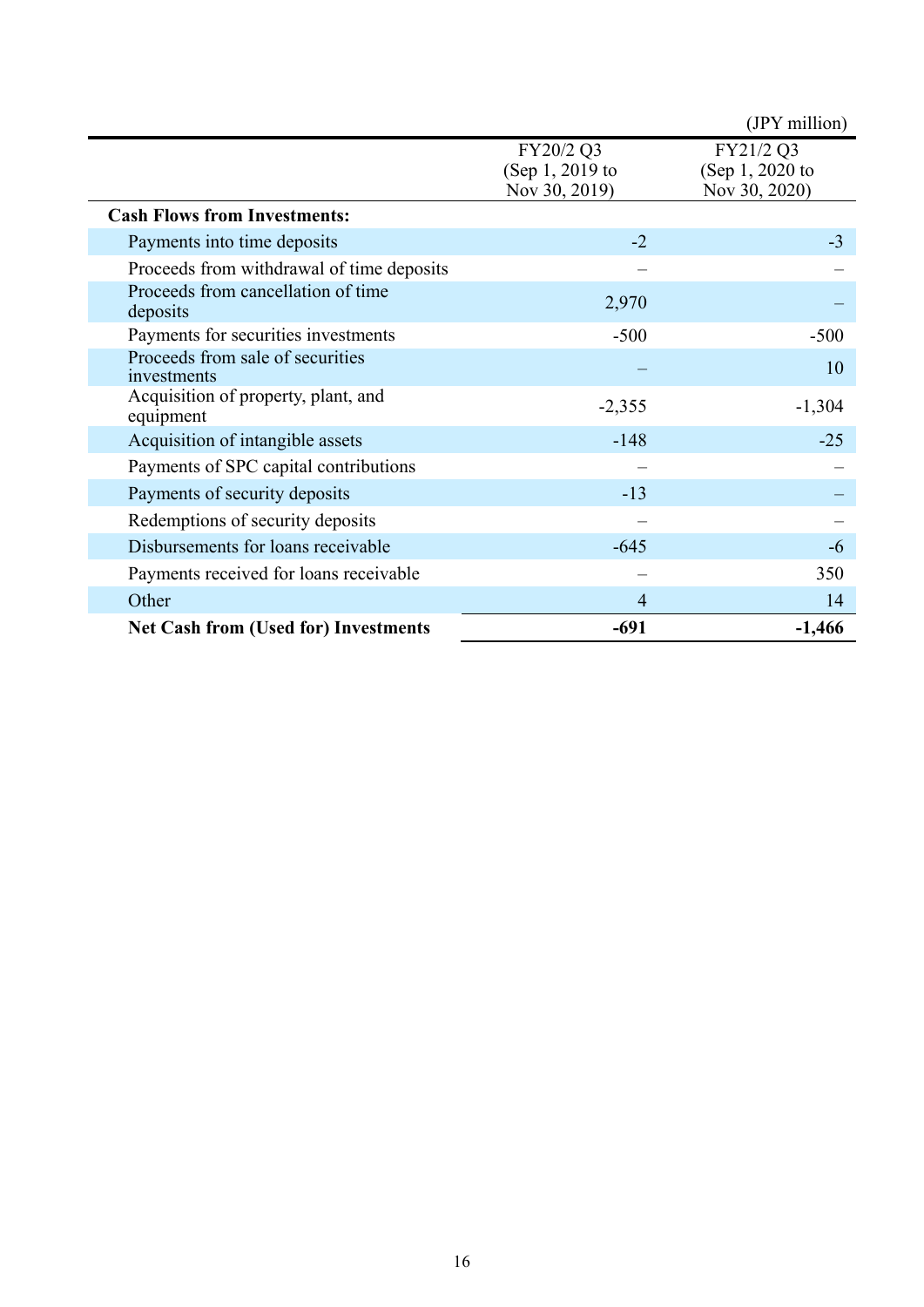|                                                                                        |                                               | (JPY million)                                 |  |
|----------------------------------------------------------------------------------------|-----------------------------------------------|-----------------------------------------------|--|
|                                                                                        | FY20/2 Q3<br>(Sep 1, 2019 to<br>Nov 30, 2019) | FY21/2 Q3<br>(Sep 1, 2020 to<br>Nov 30, 2020) |  |
| <b>Cash Flows from Financing:</b>                                                      |                                               |                                               |  |
| Net increase (decrease) in short-term loans                                            | $-871$                                        | $-241$                                        |  |
| Proceeds from bond issuance                                                            | 2,969                                         |                                               |  |
| Repayment of maturing bond principal to<br>bondholders                                 | $-40$                                         | $-40$                                         |  |
| Proceeds from long-term loans                                                          | 4,650                                         | 7,793                                         |  |
| Repayment of long-term loans                                                           | $-5,582$<br>$-11,100$                         |                                               |  |
| Repayment of long term non-recourse<br>loans                                           | $-8,919$                                      | $-112$                                        |  |
| Proceeds from employee exercise of stock<br>options                                    | 28                                            |                                               |  |
| Share buyback                                                                          | $-2,232$                                      | $-1,499$                                      |  |
| Dividends paid                                                                         |                                               |                                               |  |
| Dividends paid to minority interests                                                   | $-4$                                          | $-2$                                          |  |
| <b>Net Cash from (Used for) Financing</b>                                              | $-10,004$                                     | $-5,203$                                      |  |
| <b>Effect of Exchange Rate Change on Cash</b><br>and Cash Equivalents                  |                                               |                                               |  |
| Increase (Decrease) in Cash and Cash<br><b>Equivalents</b>                             | 7,443                                         | 3,975                                         |  |
| <b>Cash and Cash Equivalents at Beginning of</b><br><b>Period</b>                      | 37,208                                        | 45,840                                        |  |
| <b>Cash and Cash Equivalents Resulting from</b><br><b>Exclusion from Consolidation</b> | $-4,438$                                      |                                               |  |
| <b>Cash and Cash Equivalents at End of</b><br><b>Period</b>                            | 40,213                                        | 49,815                                        |  |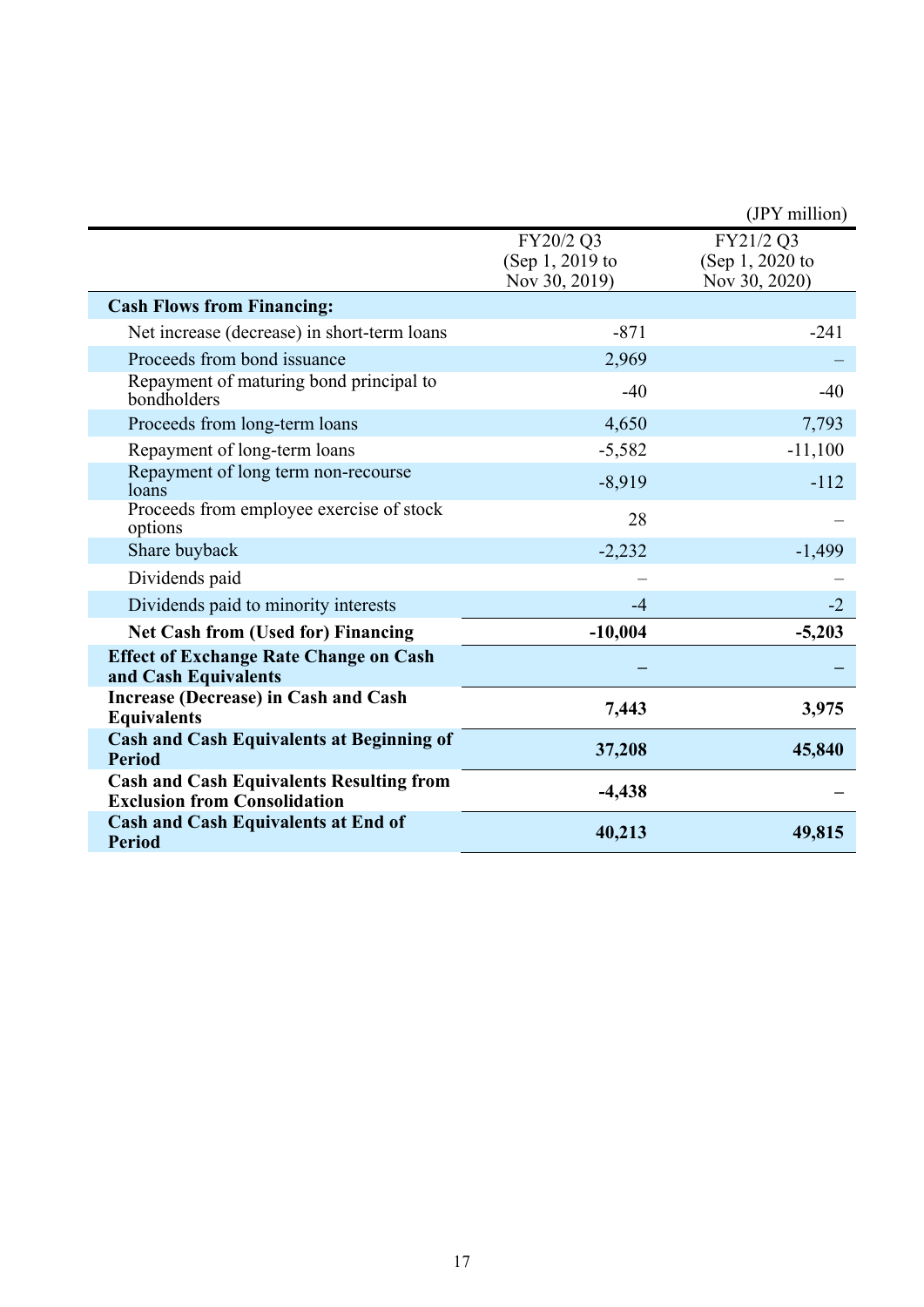### **Revenue, P&L, and Assets by Segment (Current FY21/2 Q3)**

|                                                                                                                                                                                                           |                             |                                            |                         |         | (JPY million)           |                                                         |
|-----------------------------------------------------------------------------------------------------------------------------------------------------------------------------------------------------------|-----------------------------|--------------------------------------------|-------------------------|---------|-------------------------|---------------------------------------------------------|
|                                                                                                                                                                                                           | Segment                     |                                            |                         |         |                         |                                                         |
|                                                                                                                                                                                                           | Asset<br>Management<br>(AM) | Sustainable<br><b>Real Estate</b><br>(SRE) | Clean<br>Energy<br>(CE) | Total   | Adjustment <sup>2</sup> | Amount<br>Recorded in<br>Financial<br><b>Statements</b> |
| Revenue                                                                                                                                                                                                   |                             |                                            |                         |         |                         |                                                         |
| Revenue from<br>External<br>Customers                                                                                                                                                                     | 1,445                       | 49,998                                     | 3,744                   | 55,188  |                         | 55,188                                                  |
| Inter-Segment<br>Activities or<br>Reclassifications                                                                                                                                                       | 410                         | 1                                          |                         | 411     | $-411$                  |                                                         |
| Total                                                                                                                                                                                                     | 1,856                       | 49,999                                     | 3,744                   | 55,600  | $-411$                  | 55,188                                                  |
| Segment $P\&L^1$                                                                                                                                                                                          | 944                         | 6,069                                      | 1,621                   | 8,634   | $-82$                   | 8,551                                                   |
| Segment P&L<br>$De$ tails <sup>1</sup><br><b>Stock Earnings</b><br>(Rental Income,<br>Base AM Fees,<br><b>FIT Solar Power</b><br>Earnings, etc.)<br><b>Flow Earnings</b><br>(Gains on<br>Sustainable Real | 883                         | 2,851                                      | 1,621                   | 5,355   |                         |                                                         |
| Estate Sales,<br>Gains on Solar<br>Power Plant<br>Sales, Spot AM<br>Fees, etc.)                                                                                                                           | 60                          | 3,218                                      |                         | 3,278   |                         |                                                         |
| <b>Segment Assets</b>                                                                                                                                                                                     | 1,575                       | 268,446                                    | 34,023                  | 304,045 | 34,548                  | 338,593                                                 |
| Other                                                                                                                                                                                                     |                             |                                            |                         |         |                         |                                                         |
| Depreciation                                                                                                                                                                                              |                             | 2,337                                      | 1,059                   | 3,397   | 35                      | 3,432                                                   |
| Increase in<br>Property, Plant,<br>and Equipment<br>and Intangible<br>Assets                                                                                                                              |                             | 12,334                                     | 2,693                   | 15,038  | 145                     | 15,183                                                  |

(Mar 1, 2020 to Nov 30, 2020)

<sup>1</sup> Segment P&L is on an Operating Profit basis.

<sup>2</sup> The Adjustment to Segment P&L (-JPY 82 million) reflects transaction eliminations and corporate expenses that were not allocated to the segments. The Adjustment to Segment Assets (JPY 34,548 million) reflects corporate assets, such as cash and deposits, that were not allocated to the segments. The Adjustment to Depreciation (JPY 35 million) reflects depreciation of corporate assets that were not allocated to the segments. The Adjustment to Increase in Property, Plant, and Equipment and Intangible Assets (JPY 145 million) reflects corporate assets that were not allocated to the segments.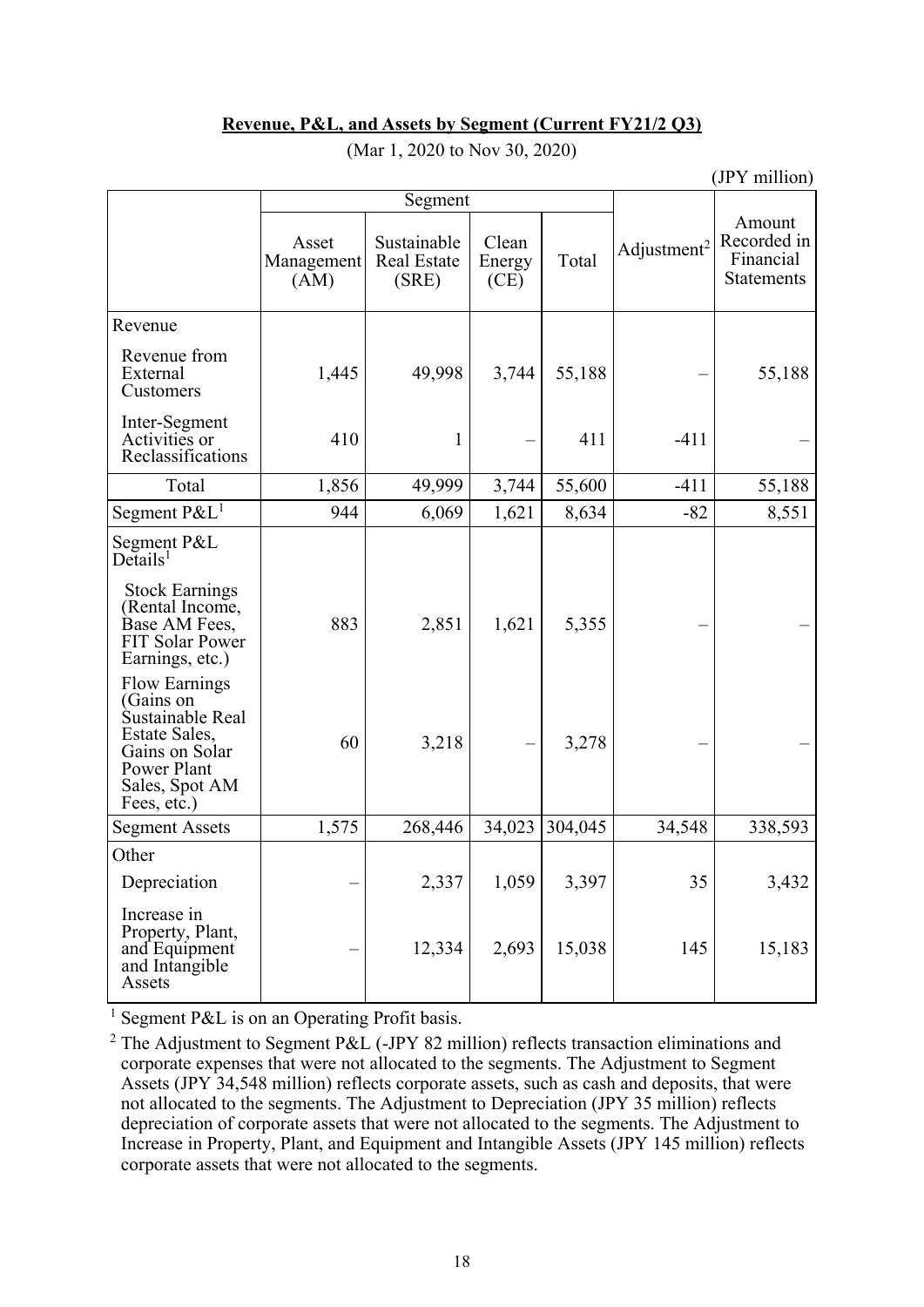### **Revenue, P&L, and Assets by Segment (Previous FY20/2 Q3)**

|                                                                                                                                          | Segment                     |                                            |                         |         |                         |                                                         |
|------------------------------------------------------------------------------------------------------------------------------------------|-----------------------------|--------------------------------------------|-------------------------|---------|-------------------------|---------------------------------------------------------|
|                                                                                                                                          | Asset<br>Management<br>(AM) | Sustainable<br><b>Real Estate</b><br>(SRE) | Clean<br>Energy<br>(CE) | Total   | Adjustment <sup>2</sup> | Amount<br>Recorded in<br>Financial<br><b>Statements</b> |
| Revenue                                                                                                                                  |                             |                                            |                         |         |                         |                                                         |
| Revenue from<br>External<br>Customers                                                                                                    | 2,109                       | 72,995                                     | 3,048                   | 78,153  |                         | 78,153                                                  |
| Inter-Segment<br>Activities or<br>Reclassifications                                                                                      | 755                         | 1                                          |                         | 756     | $-756$                  |                                                         |
| Total                                                                                                                                    | 2,865                       | 72,996                                     | 3,048                   | 78,910  | $-756$                  | 78,153                                                  |
| Segment $P\&L^1$                                                                                                                         | 1,696                       | 22,232                                     | 1,131                   | 25,060  | $-28$                   | 25,032                                                  |
| Segment P&L<br>$De$ tails <sup>1</sup>                                                                                                   |                             |                                            |                         |         |                         |                                                         |
| <b>Stock Earnings</b><br>(Rental Income,<br>Base AM Fees,<br>FIT Solar Power<br>Earnings, etc.)                                          | 1,241                       | 7,525                                      | 1,131                   | 9,898   |                         |                                                         |
| <b>Flow Earnings</b><br>(Gains on<br>Sustainable Real<br>Estate Sales,<br>Gains on Solar<br>Power Plant<br>Sales, Spot AM<br>Fees, etc.) | 454                         | 14,707                                     |                         | 15,161  |                         |                                                         |
| <b>Segment Assets</b>                                                                                                                    | 2,114                       | 282,146                                    | 31,353                  | 315,614 | 24,430                  | 340,045                                                 |
| Other                                                                                                                                    |                             |                                            |                         |         |                         |                                                         |
| Depreciation                                                                                                                             |                             | 1,047                                      | 818                     | 1,865   | 22                      | 1,888                                                   |
| Increase in<br>Property, Plant,<br>and Equipment<br>and Intangible<br>Assets                                                             |                             | 7,039                                      | 3,379                   | 10,419  | 170                     | 10,589                                                  |

(Mar 1, 2019 to Nov 30, 2019)

(JPY million)

<sup>1</sup> Segment P&L is on an Operating Profit basis.

<sup>2</sup> The Adjustment to Segment P&L (-JPY 28 million) reflects transaction eliminations and corporate expenses that were not allocated to the segments. The Adjustment to Segment Assets (JPY 24,430 million) reflects corporate assets, such as cash and deposits, that were not allocated to the segments. The Adjustment to Depreciation (JPY 22 million) reflects depreciation of corporate assets that were not allocated to the segments. The Adjustment to Increase in Property, Plant, and Equipment and Intangible Assets (JPY 170 million) reflects corporate assets that were not allocated to the segments.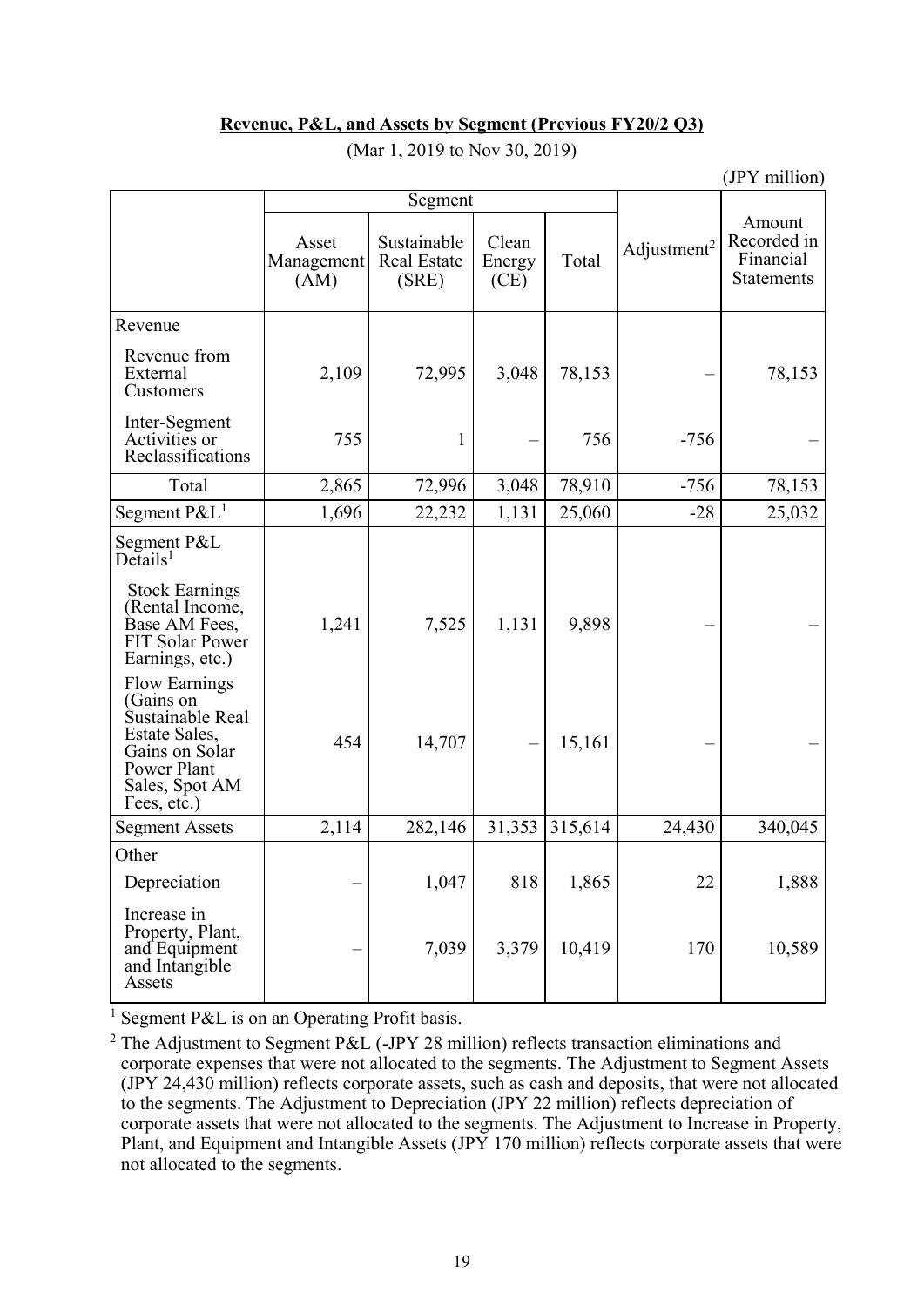|--|

|                                                                                                                                                  |                             |                                            |                         |         |                         | (JPY million)                                    |
|--------------------------------------------------------------------------------------------------------------------------------------------------|-----------------------------|--------------------------------------------|-------------------------|---------|-------------------------|--------------------------------------------------|
|                                                                                                                                                  | Segment                     |                                            |                         |         |                         |                                                  |
|                                                                                                                                                  | Asset<br>Management<br>(AM) | Sustainable<br><b>Real Estate</b><br>(SRE) | Clean<br>Energy<br>(CE) | Total   | Adjustment <sup>2</sup> | Amount<br>Recorded in<br>Financial<br>Statements |
| Revenue                                                                                                                                          |                             |                                            |                         |         |                         |                                                  |
| Revenue from<br>External<br>Customers                                                                                                            | 497                         | 21,488                                     | 1,176                   | 23,162  |                         | 23,162                                           |
| Inter-Segment<br>Activities or<br>Reclassifications                                                                                              | 127                         |                                            |                         | 127     | $-127$                  |                                                  |
| Total                                                                                                                                            | 624                         | 21,489                                     | 1,176                   | 23,290  | $-127$                  | 23,162                                           |
| Segment $P\&L^1$                                                                                                                                 | 337                         | 2,339                                      | 449                     | 3,126   | $-27$                   | 3,098                                            |
| Segment P&L<br>$De$ tails <sup>1</sup><br><b>Stock Earnings</b><br>(Rental Income,<br>Base AM Fees,<br><b>FIT Solar Power</b><br>Earnings, etc.) | 314                         | 1,057                                      | 449                     | 1,821   |                         |                                                  |
| <b>Flow Earnings</b><br>(Gains on<br>Sustainable Real<br>Estate Sales,<br>Gains on Solar<br>Power Plant<br>Sales, Spot AM<br>Fees, etc.)         | 22                          | 1,282                                      |                         | 1,305   |                         |                                                  |
| <b>Segment Assets</b>                                                                                                                            | 1,575                       | 268,446                                    | 34,023                  | 304,045 | 34,548                  | 338,593                                          |
| Other                                                                                                                                            |                             |                                            |                         |         |                         |                                                  |
| Depreciation                                                                                                                                     |                             | 865                                        | 358                     | 1,224   | 14                      | 1,238                                            |
| Increase in<br>Property, Plant,<br>and Equipment<br>and Intangible<br>Assets                                                                     |                             | 2,037                                      | 409                     | 2,447   | 123                     | 2,570                                            |

(Sep 1, 2020 to Nov 30, 2020)

<sup>1</sup> Segment P&L is on an Operating Profit basis.

<sup>2</sup> The Adjustment to Segment P&L (-JPY 27 million) reflects transaction eliminations and corporate expenses that were not allocated to the segments. The Adjustment to Segment Assets (JPY 34,548 million) reflects corporate assets, such as cash and cash equivalents, that were not allocated to the segments. The Adjustment to Depreciation (JPY 14 million) reflects depreciation of corporate assets that were not allocated to the segments. The Adjustment to Increase in Property, Plant, and Equipment and Intangible Assets (JPY 123 million) reflects corporate assets that were not allocated to the segments.